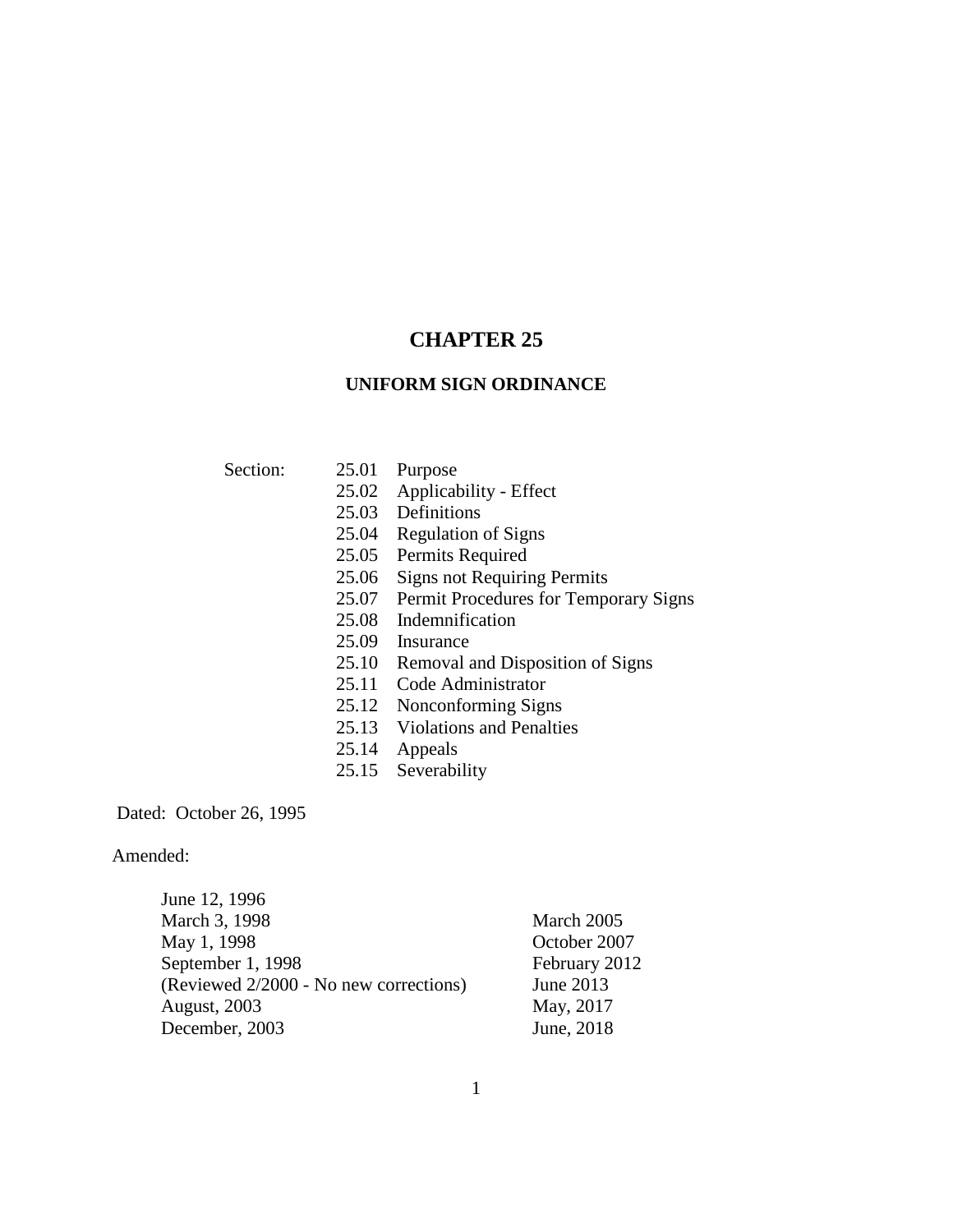# **TABLE OF CONTENTS**

| (5) | Sign Regulations for the "R-Ld", "R-1", "R-2" and "R-3" Residential Zoning Districts . 11 |    |
|-----|-------------------------------------------------------------------------------------------|----|
|     | (6) Sign Regulations for the "R-4" and "R-5" Residential Zoning Districts  13             |    |
|     | Sign Regulations for the "B-1", "B-2", "B-4" And "B-5" Commercial and "M-1" and           |    |
|     |                                                                                           |    |
| (9) | Sign Regulations for the "Pd" Planned Development and "U-1" University Facilities         |    |
|     |                                                                                           |    |
|     |                                                                                           |    |
|     |                                                                                           |    |
|     |                                                                                           |    |
|     |                                                                                           |    |
|     |                                                                                           |    |
|     |                                                                                           |    |
|     |                                                                                           |    |
|     |                                                                                           |    |
| (4) |                                                                                           | 24 |
|     |                                                                                           |    |
|     |                                                                                           |    |
|     | (1) Signs Eligible for Characterization as Legal Nonconforming Signs  24                  |    |
|     |                                                                                           |    |
|     |                                                                                           |    |
|     |                                                                                           |    |
|     |                                                                                           |    |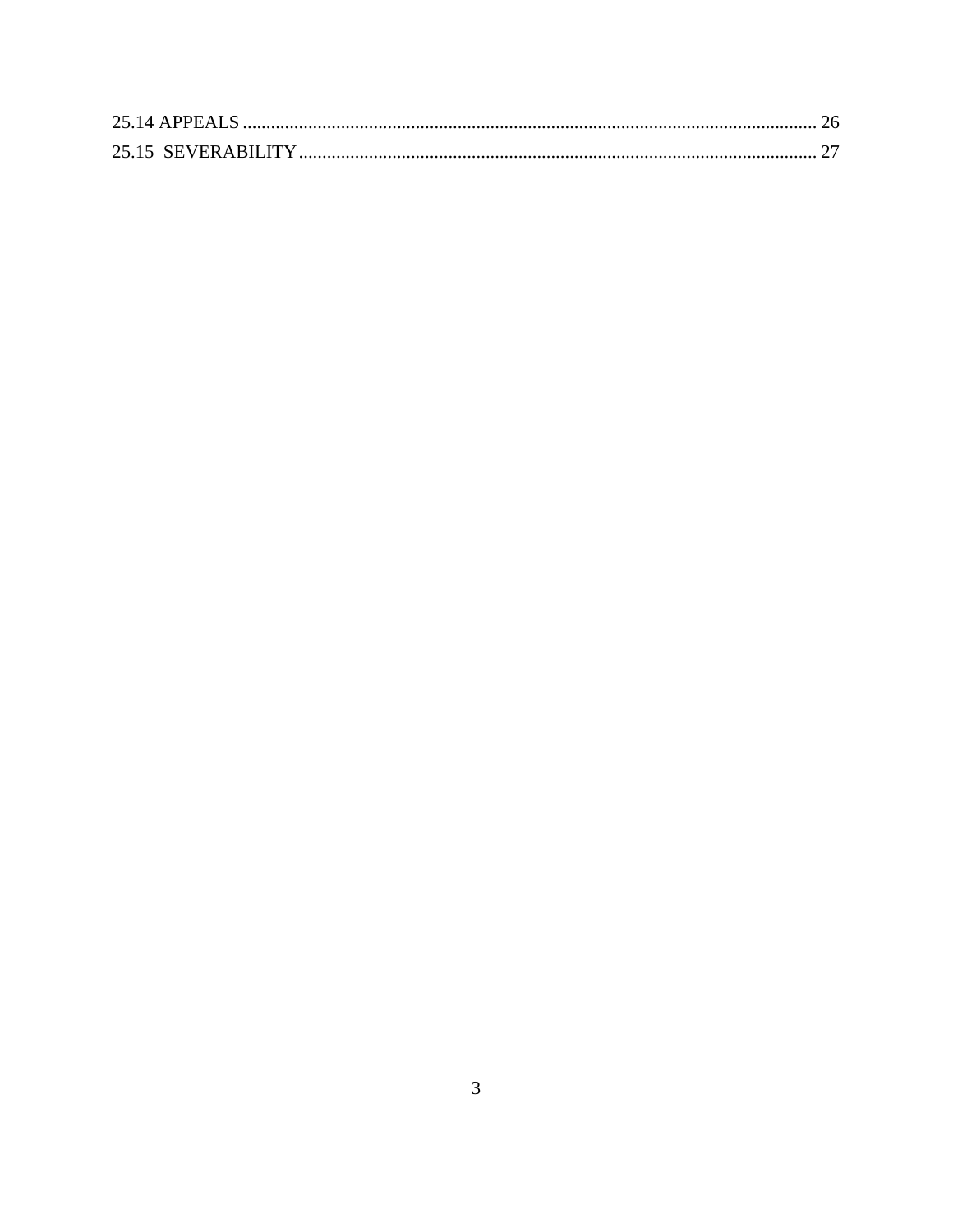# <span id="page-3-0"></span>**25.01 PURPOSE**

The purpose of these sign regulations are: to encourage the effective use of signs as a means of communication in the City of Stevens Point (hereinafter referred to as the City); to maintain and enhance the beauty and unique character and enhance the aesthetic environment of the City by eliminating visual blight; to enhance the City's ability to attract sources of economic development and growth; to protect pedestrians and motorists of the City from damage or injury caused or partially attributable to the distractions and obstructions which are hereby declared to be caused by improperly sized or situated signs; to minimize the possible adverse effect of signs on nearby public and private property; to promote the public safety, welfare and convenience, and enjoyment of travel and the free flow of traffic within the City; and to provide a uniform sign ordinance between the City of Stevens Point, Village of Plover and Portage County.

# <span id="page-3-1"></span>**25.02 APPLICABILITY - EFFECT**

A sign may be erected, placed, established, painted, created, or maintained in the City only in conformance with the standards, procedures, exemptions, and other requirements of this Ordinance. In addition, this Ordinance is intended to:

- 1. Establish a permit system to allow a variety of types of signs in commercial and industrial zoning districts, and a limited variety of signs in other zoning districts, subject to the standards and permit procedures of this Ordinance;
- 2. Allow certain signs that are small, unobtrusive, and incidental to the principal use of the respective lots on which they are located, subject to the requirements of this Ordinance, but without a requirement for permits;
- 3. Prohibit all signs not expressly permitted by this Ordinance; and
- <span id="page-3-2"></span>4. Provide for the enforcement of the provisions of this Ordinance.

## **25.03 DEFINITIONS**

Words and phrases used in this Ordinance shall have the meanings set forth in this Section. Words and phrases not defined in this Section, but defined in the Zoning Ordinance of the City shall be given the meanings set forth in such ordinance.

ABANDONED SIGN: A sign which no longer identifies or advertises a bona fide business, lessor, service, owner, product, or activity and/or for which no legal owner can be found.

ANIMATED SIGN: Any sign which uses movement, reflection or change of lighting to depict action or to create a special effect or scene (compare to FLASHING SIGN).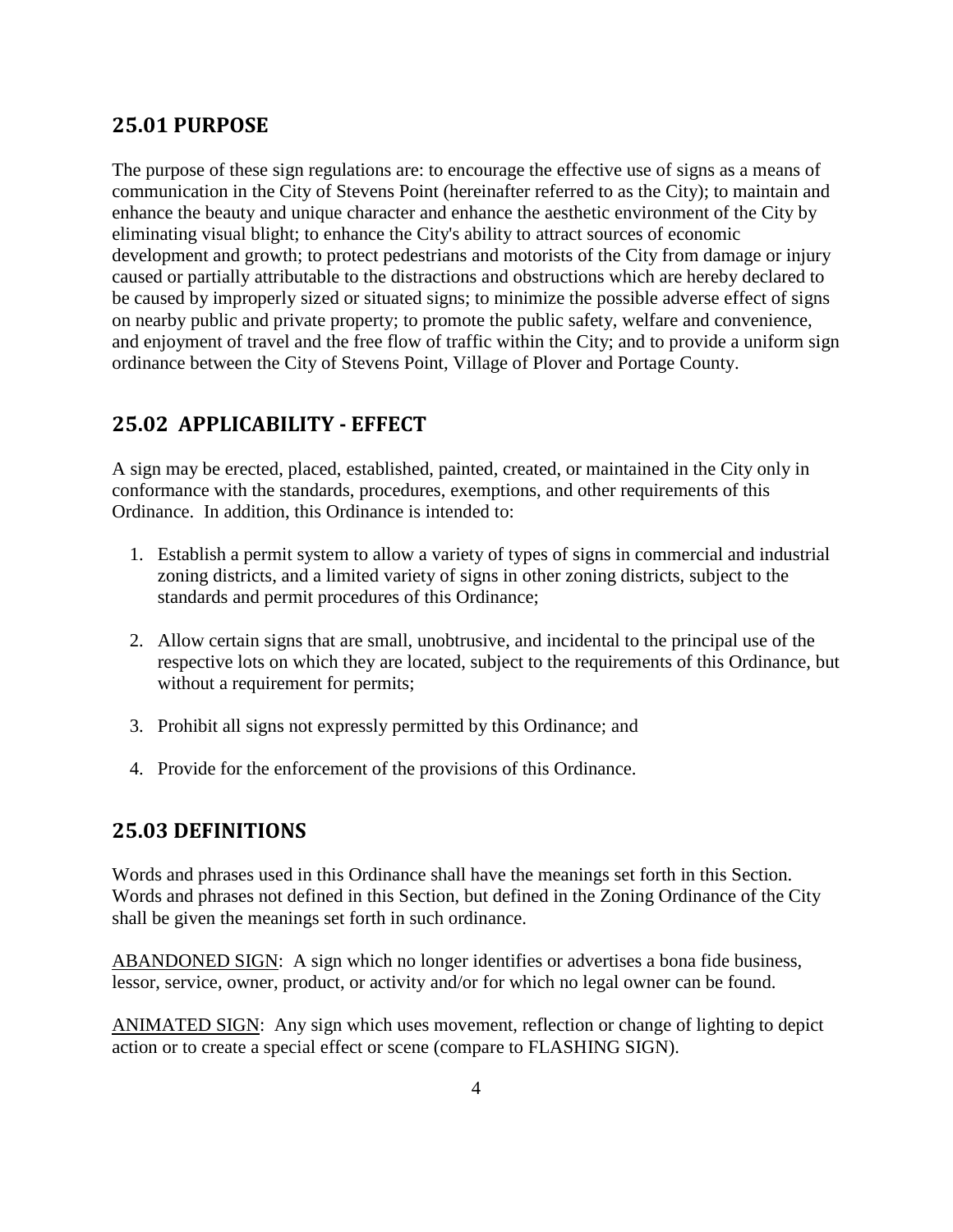AREA: (see SIGN, AREA OF)

AWNING: Canvas, cloth or other nonrigid structures supported above windows or door openings.

BANNER SIGN: A sign made of fabric or any nonrigid material with no enclosing framework.

BILLBOARD: (see OFF-PREMISE SIGN)

BUSINESS SIGN: A sign which directs attention to a business, profession, commodity, service or entertainment that is sold or offered upon the premises where such sign is located or to which it is attached.

CANOPY SIGN Any sign that is part of, or attached to, an awning, canopy or other fabric, plastic or structural protective cover over a door, window, entrance or outdoor service area.

CHANGEABLE COPY SIGN (AUTOMATIC): A sign on which the copy changes automatically on a lampbank or through mechanical means, e.g., electrical or electronic time and temperature units.

CHANGEABLE COPY SIGN (MANUAL): A sign on which copy is changed manually in the field, e.g., readerboards with changeable letters.

CITY: Unless the context clearly discloses a contrary intent, the word City shall mean the City of Stevens Point, Wisconsin.

CONSTRUCTION SIGN: A temporary sign identifying an architect, contractor, subcontractor and/or material supplier participating in construction on the property on which the sign is located.

COPY: The wording and/or symbols on a sign surface in either permanent or removable letter form.

DIRECTIONAL/INFORMATIONAL SIGN: An on-premise sign giving directions, instructions, or facility information and which may contain the name or logo of an establishment, but no advertising copy. Examples include parking or exit signs.

DOUBLE FACED SIGN: A sign with two faces.

ELECTRICAL SIGN: A sign or sign structure in which electrical wiring, connections, or fixtures are used.

ELECTRONIC MESSAGE CENTER: (See CHANGEABLE COPY SIGN, AUTOMATIC)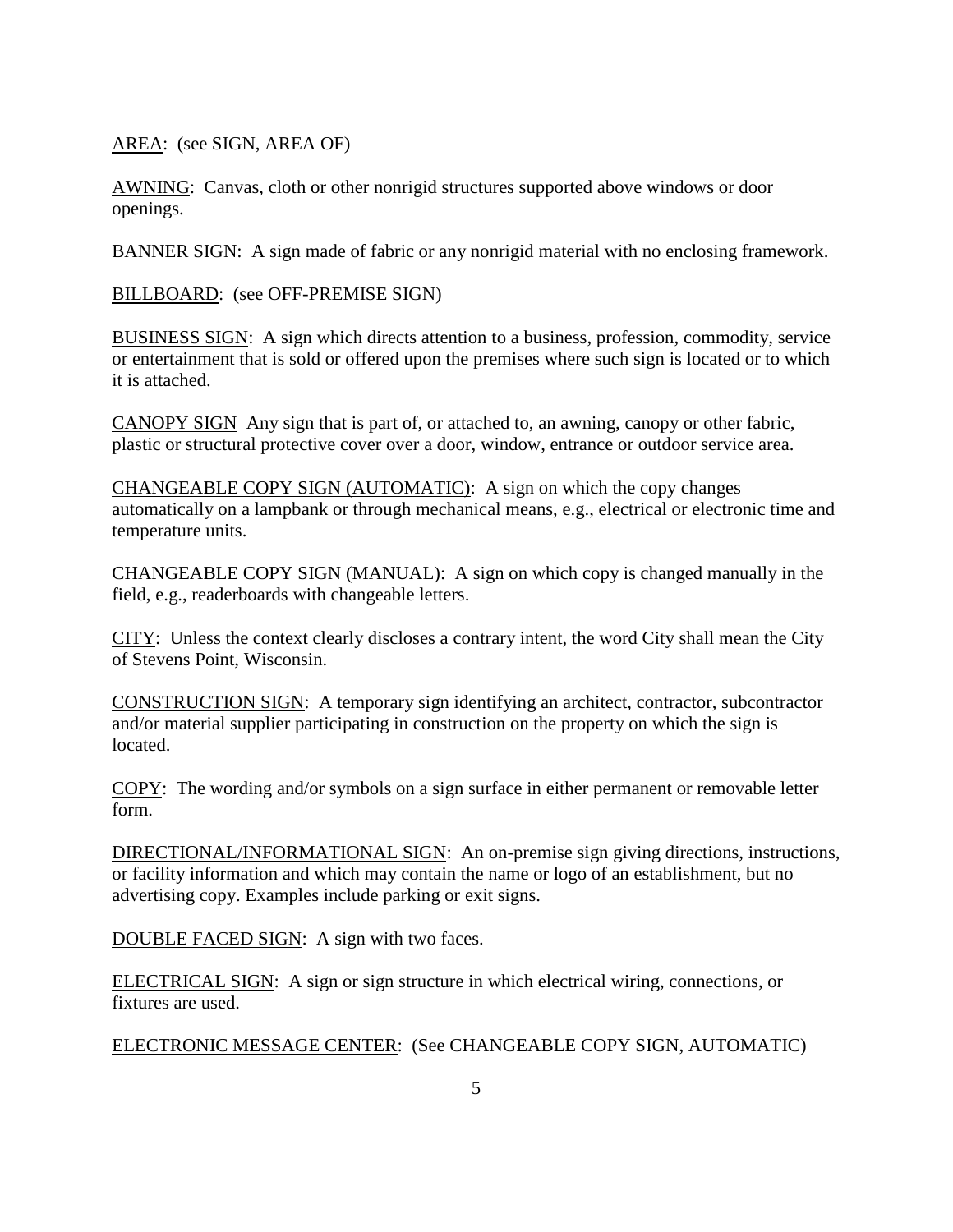FACADE: The entire front or any other face of a building, including the parapet.

FACE OF SIGN: The area of a sign on which copy is placed.

FESTOONS: A string of balloons, ribbons, tinsel, small flags, or pinwheels.

FLAG: Any fabric, banner or bunting containing distinctive colors, patterns or symbols, used as a symbol of a business, corporation, government, political subdivision or other entity.

FLASHING SIGN: A sign which contains an intermittent or sequential flashing light source used primarily to attract attention. Does not include changeable copy signs, animated signs, or signs which, through reflection or other means, create an illusion of flashing or intermittent light (compare with ANIMATED and CHANGEABLE COPY SIGN).

FREESTANDING SIGN: Any sign supported by structures or supports that are placed on, or anchored in, the ground and that are independent from any building or other structure.

GOVERNMENT SIGN: Any temporary or permanent sign erected and maintained by the City, County, State or Federal Government for traffic direction or for designation of or direction to any school, hospital, historical site, public service, property or facility.

GROUND SIGN: A freestanding sign that is less than six feet in height.

HEIGHT (OF A SIGN): The vertical distance measured from the highest point of the sign to the surface grade beneath the sign.

IDENTIFICATION SIGN: A sign whose copy is limited to the name and address of a building, institution or person and/or to the activity or occupation being identified.

ILLEGAL SIGN: A sign which does not meet the requirements of this Ordinance and is erected after the effective date of this Ordinance.

ILLUMINATED SIGN: A sign with an artificial light source incorporated internally or externally for the purpose of illuminating the sign.

INCIDENTAL SIGN: A sign, emblem or decal informing the public of goods, facilities or services available on the premises, e.g., credit card sign or sign indicating hours of business. Incidental signs shall include signs placed on items for sale.

LOT: A parcel of land legally defined on a subdivision map recorded with the City Assessor's Office, Portage County Land Description Office, or a parcel of land defined by a legal record of survey map.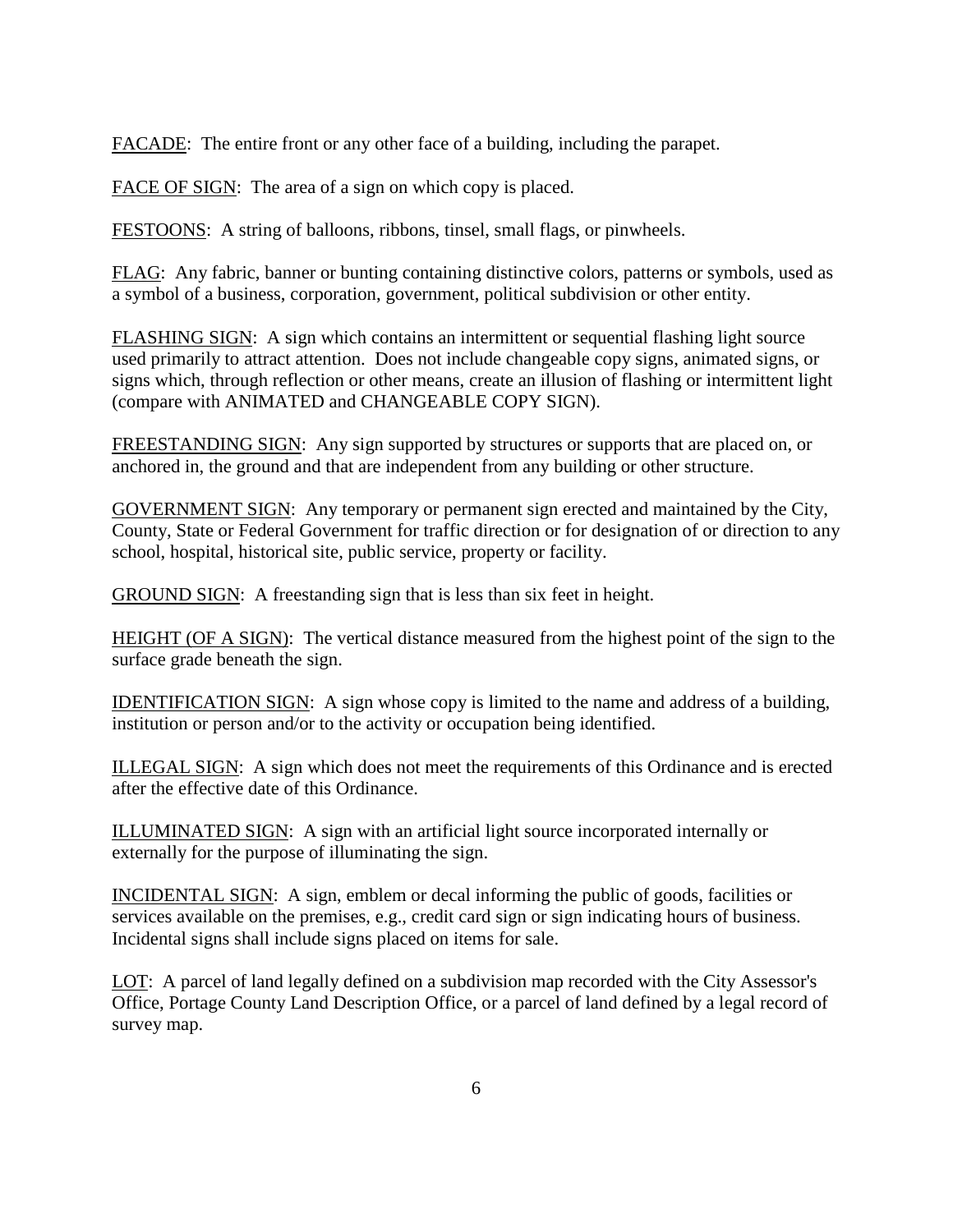MAINTENANCE: For the purposes of this Ordinance, the cleaning, painting, repair or replacement of defective parts of a sign in a manner that does not alter the basic copy, design or structure of the sign.

MARQUEE SIGN: A permanent roof-like structure or canopy of rigid materials, supported by and extending from the facade of a building.

NAMEPLATE: A nonelectric on-premise sign giving only the name and/or address of an occupant.

NONCONFORMING SIGN: A sign which was erected legally, but which does not comply with subsequently enacted sign restrictions and regulations.

OFF PREMISE SIGN: A sign structure advertising an establishment, merchandise, service or entertainment which is not sold, produced, manufactured or furnished at the property on which the said sign is located. The sign shall not exceed the lesser of 100 square feet in size, or the maximum amount of available allowable signage for the property in which the sign is installed. The sign shall be within ¼ mile (1,320 feet) of the establishment, merchandise, service, or entertainment for which they are advertising.

ON PREMISE SIGN: A sign which pertains to the use of the premises on which it is located.

OWNER: For the purposes of this Ordinance, the owner of the sign is presumed to be the person recorded as the owner of the sign on official records (such as the sign permit) unless facts to the contrary are officially recorded or otherwise brought to the attention of the Zoning Administrator, e.g., a sign leased from a sign company.

PARAPET: The extension of a false front or wall above a roof line.

POLITICAL SIGN: For the purposes of this Ordinance, a temporary sign used in connection with a local, state or national election or referendum, or to represent a political or philosophical position.

PORTABLE SIGN: A sign mounted on a frame or chassis, designed to be easily relocated, and not meant to be permanently affixed to buildings, poles or the ground.

PROJECTING SIGN: A sign, normally double faced, other than a flat wall sign, which is attached to and projects more than 18 inches from a building facade. A projecting sign is not a canopy sign.

REAL ESTATE/FOR SALE OR LEASE SIGN: A temporary sign advertising the real estate upon which the sign is located as being for rent, lease or sale.

ROOF SIGN: Any sign erected or constructed wholly upon and over the roof of any building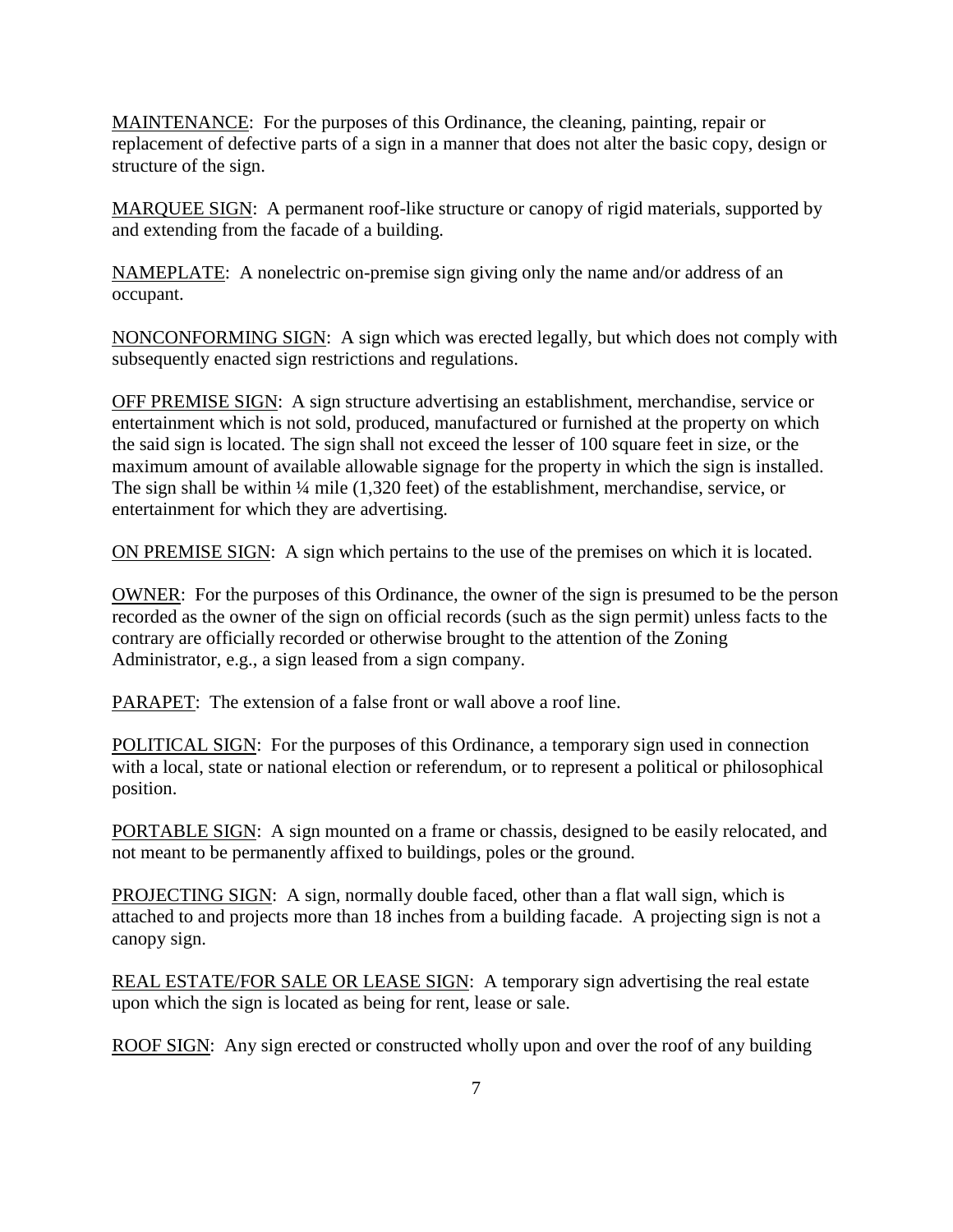and supported solely on the roof structure.

ROTATING SIGN: A sign in which the sign itself or any portion of the sign moves in a revolving or similar manner. Such motion does not refer to methods of changing copy.

SHOPPING CENTER: Refers to a concentration of retail stores and/or service establishments that are located within one or more structures under the ownership and management of one or more businesses, developers or corporations, and usually located on one parcel.

SIDEWALK SIGN: A temporary sign placed on the sidewalk during regular business hours.

SIGN: Any object, device, display, structure, or part thereof, situated outdoors, which is used to advertise, identify, display, direct or attract attention to an object, person, institution, organization, business, product, service, event, or location by any means, including words, letters, figures, designs, symbols, fixtures, colors, illumination or projected images. Signs do not include: the flag or emblem of any nation, organization of nations, state, city, religious, fraternal or civic organization; merchandise, pictures, or models of products or services incorporated in a window display; or works of art which in no way identify a product.

SIGN, AREA OF: Freestanding sign area consists of the entire surface area of the sign on which copy could be placed. The supporting structure or bracing of a sign shall not be counted as a part of the sign face unless such structure or bracing is made a part of the sign's message. Where a sign has two display faces back to back, the area of only one face shall be considered the sign face area. Where a sign has more than one display face, the maximum area that can be viewed simultaneously from any point shall be considered the sign face area.

In the case of a freestanding or wall sign whose message is applied to a background which provides no border or frame, sign area shall be the area of the smallest rectangle which can encompass all words, letters, figures, emblems, and other elements of the sign message.

In the case of wall signs whose message is fabricated together with the background which borders or frames that message, sign face area shall be the total area of the entire background.

SNIPE SIGN: A temporary sign or poster affixed to a tree, fence, utility pole, etc.

STREET FRONTAGE: The length of the property line of any one premise along a public right-of-way. The longer of the street frontages may be used to determine allowable freestanding signage on corner lots.

SUBDIVISION IDENTIFICATION SIGN: A sign identifying a recognized subdivision, condominium complex or residential development. Subdivision signs which are temporary in nature (advertise lots for sale) may be displayed for a period not to exceed two years. Annual extensions may be granted for temporary subdivision signs upon approval by Community Development Department staff.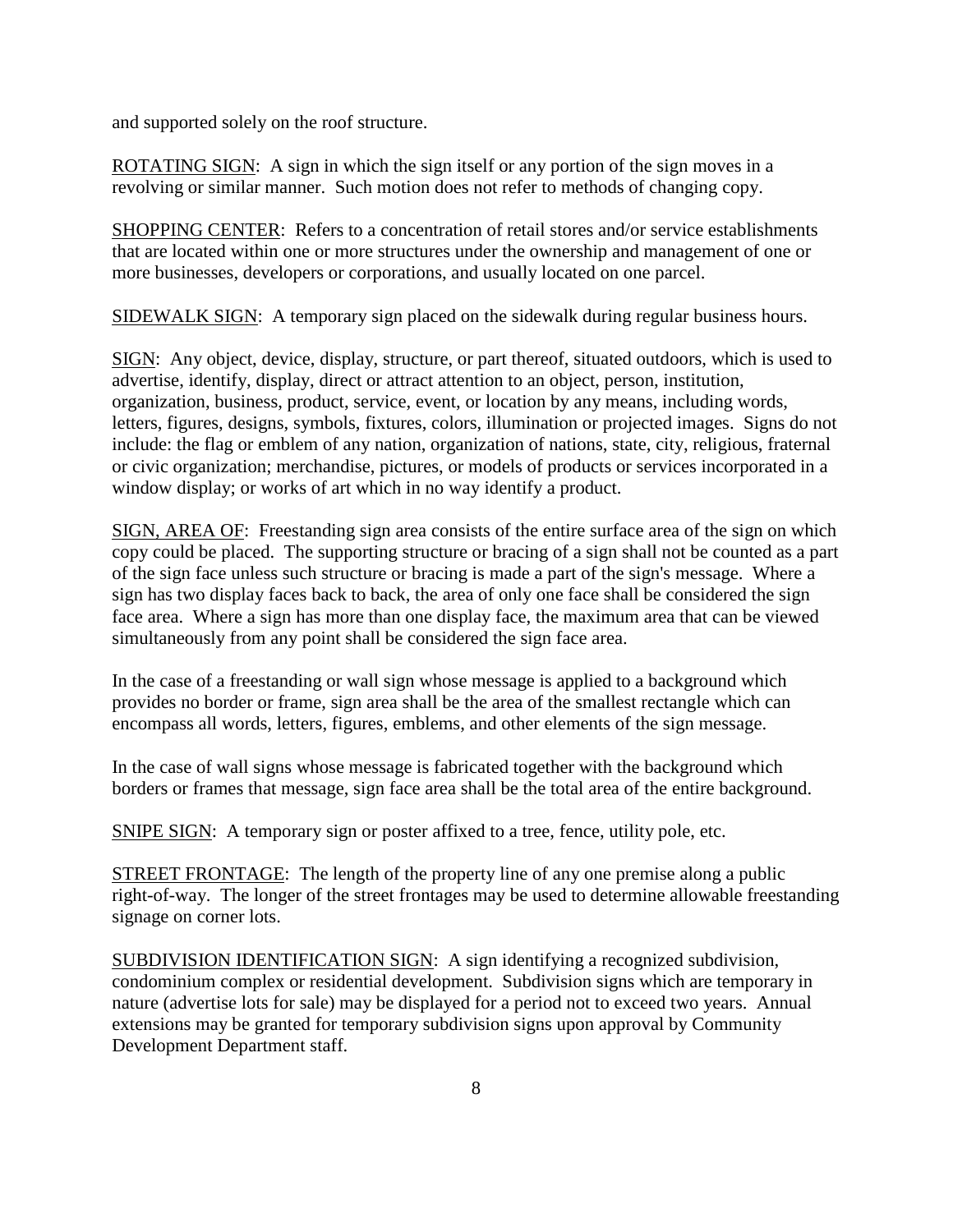TEMPORARY SIGN: A sign or advertising display that is used only temporarily and is not permanently mounted. Rummage/garage sale signs and retailers' signs temporarily displayed for the purpose of informing the public of a special event, grand opening, sale or special offer are considered temporary signs. If a sign display area is permanent but the message displayed is subject to periodic changes, that sign shall not be considered temporary. A portable sign shall not be considered a temporary sign.

VISION OBSTRUCTION: Refers to the placement of a sign that would prevent a full view of both pedestrian and vehicular traffic. Sign placement will be reviewed so as not to create a vision obstruction adjacent to street intersections, rights-of-way, alleys, sidewalks and/or adjacent access points (public or private driveways). Such an area is established by marking a point at which the two curb lines intersect, measuring back 20 feet on each street front, and drawing a line across the two back points to form a triangular area. No sign in excess of 3 feet above curb grade nor support pole larger than 12 inches in diameter may be installed in this area. Freestanding signs must have at least 10 feet of clearance between the bottom of the sign and the grade at the right-of-way line.

WALL SIGN: A sign attached or mounted to a building facade or other vertical building surface that does not project more than 18 inches from the building surface. A roof sign shall not be considered a wall sign.

<span id="page-8-0"></span>WINDOW SIGN: A sign installed inside a window and intended to be viewed from the outside.

# **25.04 REGULATION OF SIGNS**

## <span id="page-8-1"></span>(1) GENERAL SIGN REGULATIONS

#### A. OFF-PREMISE SIGNS

Off-premise signs are not regulated by this Ordinance. Please see Section 23.02 of the City of Stevens Point Zoning Ordinance for off-premise sign regulations.

## B. WALL SIGN LIMITATIONS

Wall signs shall not project higher than the building soffit or eave height and shall not extend beyond the edge of any wall or other surface to which they are mounted (this does not refer to projecting signs).

## C. LOCATION REQUIREMENTS

All signs, banners, flags, hangings, canopies and other displays shall not be located or overhang any right-of-way, including alleys and sidewalks, except for government signs,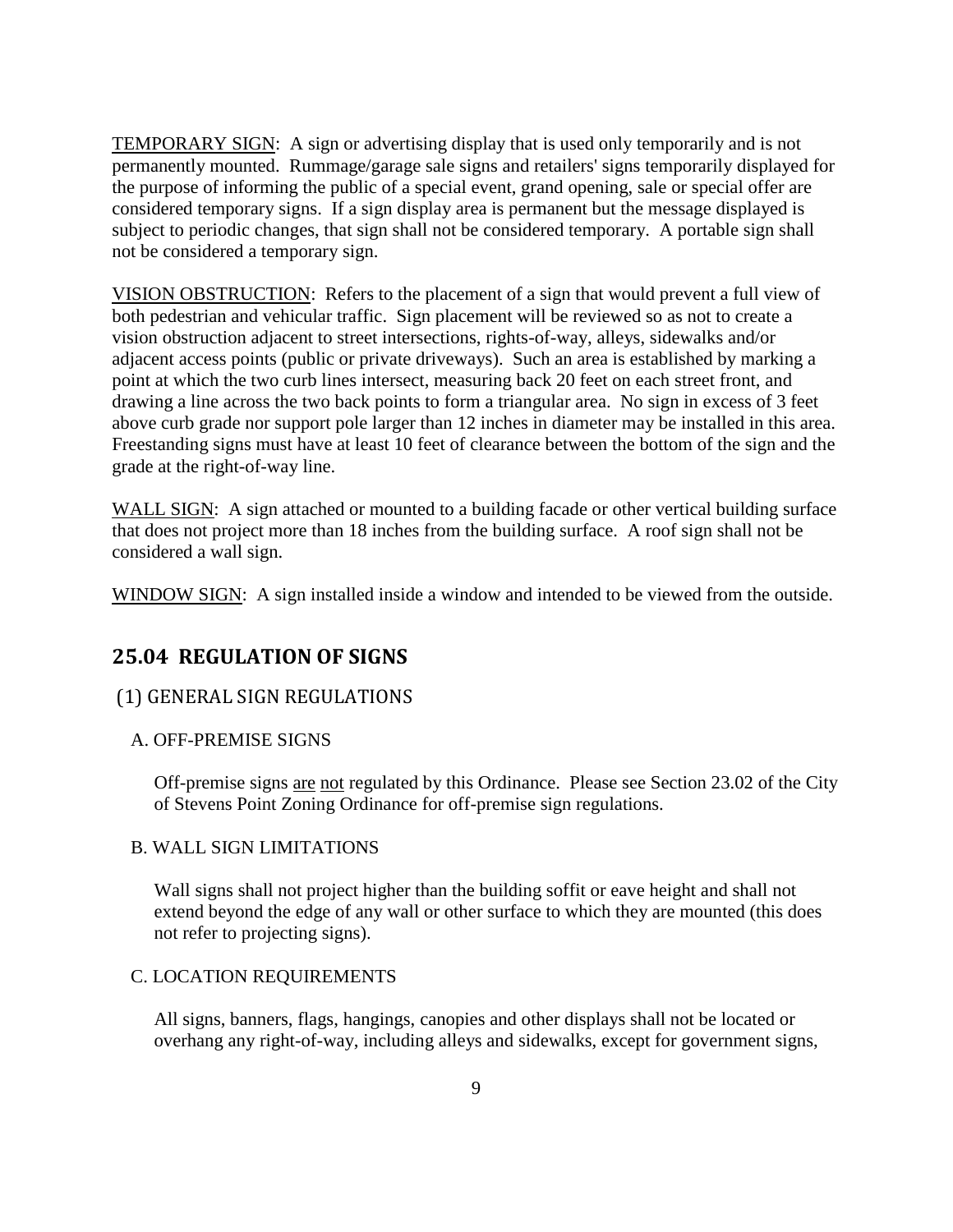subdivision identification signs, garage and rummage sale signs and those signs allowed in Section 4.8 E. All signs shall be set back a minimum of 5 feet from the right-of-way in all Zoning Districts except the "B-3" Central Business District.

## D. VISION OBSTRUCTIONS

All signs, banners, flags, hangings, canopies and other displays shall not create any vision obstructions onto a public right-of-way, alley, sidewalk, adjacent drive or private drive entering onto a street or alley.

#### E. LANDSCAPING REQUIREMENTS

All freestanding signs in "B-5" Highway Commercial Zoning District shall be set in a landscaped base of appropriate size to provide shrubs and base plantings that will enhance and compliment the sign.

#### F. CONSTRUCTION SIGNS

Construction signs shall only be displayed from the start of construction of a building until such building is occupied.

## G. SUBDIVISION IDENTIFICATION SIGNS

Subdivision Identification signs which are temporary in nature may be displayed for a period not to exceed two years. Annual extensions may be granted for temporary subdivision signs upon approval by the Community Development Department staff.

#### H. LIGHTING

Unless otherwise specified by this Ordinance, all signs may be illuminated. Underground wiring is required on all signs which utilize electricity. In no instance shall an exterior lighting fixture be oriented so that the lighting element (or a transparent shield) is visible from the ROW or from adjacent residential zoning districts. Signs regulated by this Ordinance may not utilize any revolving beacon light.

## I. CHANGEABLE COPY

Unless otherwise specified by this Ordinance, any sign herein allowed may use manual or automatic changeable copy.

#### J. REAL ESTATE/FOR SALE OR LEASE SIGNS

Real estate/for sale or lease signs may be up to 10 square feet in area in the R-LD, R-1, R-2, R-3 and R-4 Zoning Districts. Real estate/for sale or lease signs may be up to 32 square feet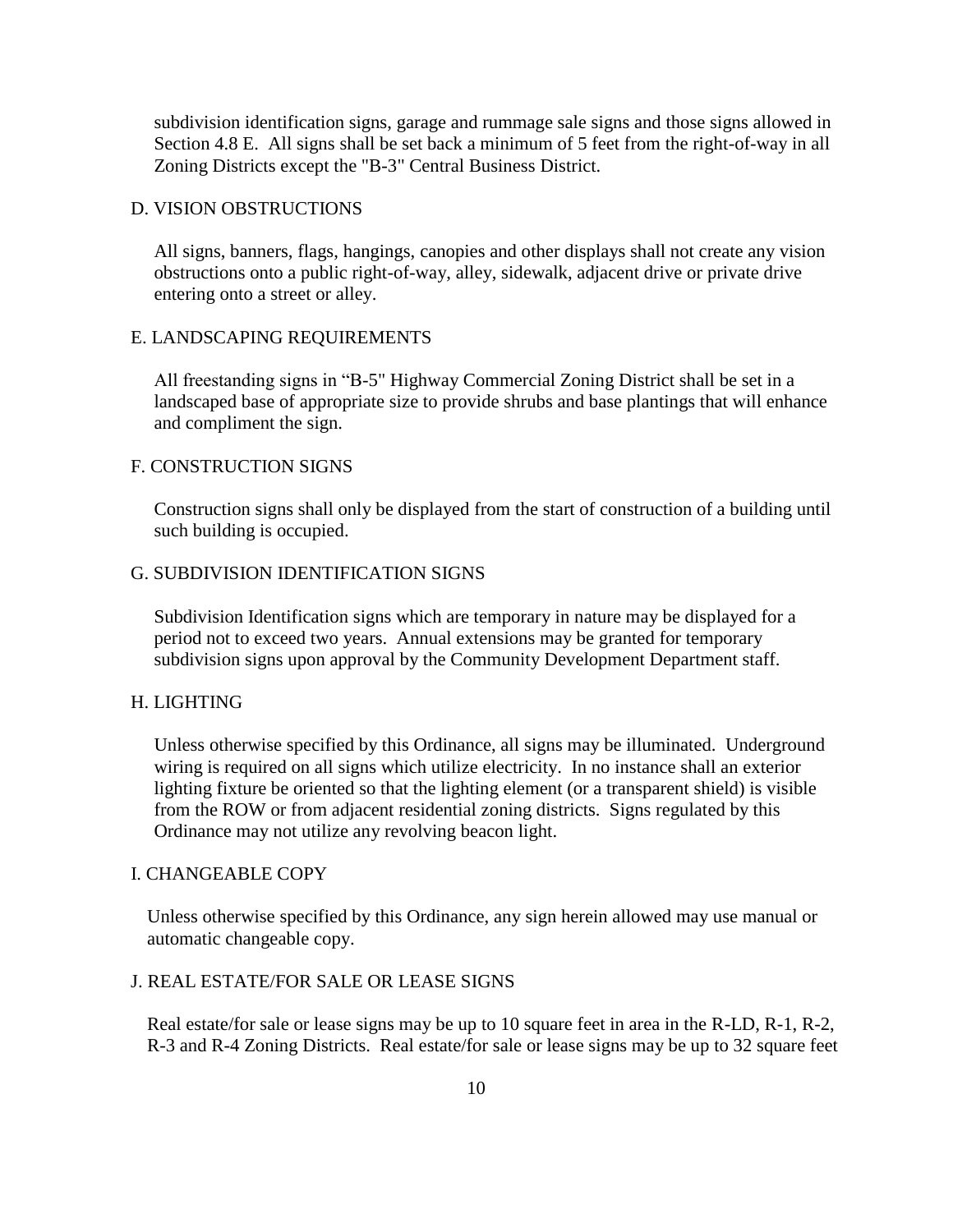in area in all remaining zoning districts.

# <span id="page-10-0"></span>(2) PROHIBITED SIGNS

The following types of signs are prohibited in all zoning districts:

- A. Abandoned signs
- B. Flashing signs
- C. Portable signs
- D. Roof signs
- E. Rotating signs
- F. Searchlights (except as allowed in Section 25.04(7)H.2.
- G. Snipe signs
- H. Inflatable signs (except as allowed in Section 25.04(7)H.
- I. Signs imitating or resembling official traffic or government signs or signals

J. Signs placed on vehicles or trailers which are permanently parked or located for the primary purpose of displaying said sign.

# <span id="page-10-1"></span>(3) PERMITTED SIGNS

The following types of signs are permitted in all zoning districts:

A. Flags: One flag per government, political subdivision, business and corporation.

- B. Government signs
- C. Holiday decorations or non-commercial special events signs
- D. Nameplates
- E. Public signs or notices, or any sign relating to an emergency

F. Political signs (Note: Political signs used for elections or referenda may only be displayed from the first day for circulation of nomination papers for candidates, or a question submitted to electorate, and ending **one week** after the election or referendum is held.)

# <span id="page-10-2"></span>(4) SIGN REGULATIONS FOR THE "C" CONSERVANCY ZONING DISTRICT

Within the Conservancy Zoning District, one non-illuminated freestanding sign may be displayed per parcel. Such sign shall be limited to 32 square feet in area. The maximum height allowed for such sign is 5 feet above ground level.

# <span id="page-10-3"></span>(5) SIGN REGULATIONS FOR THE "R-LD", "R-1","R-2" AND "R-3" RESIDENTIAL ZONING DISTRICTS

## A. TOTAL NUMBER OF FREESTANDING SIGNS ALLOWED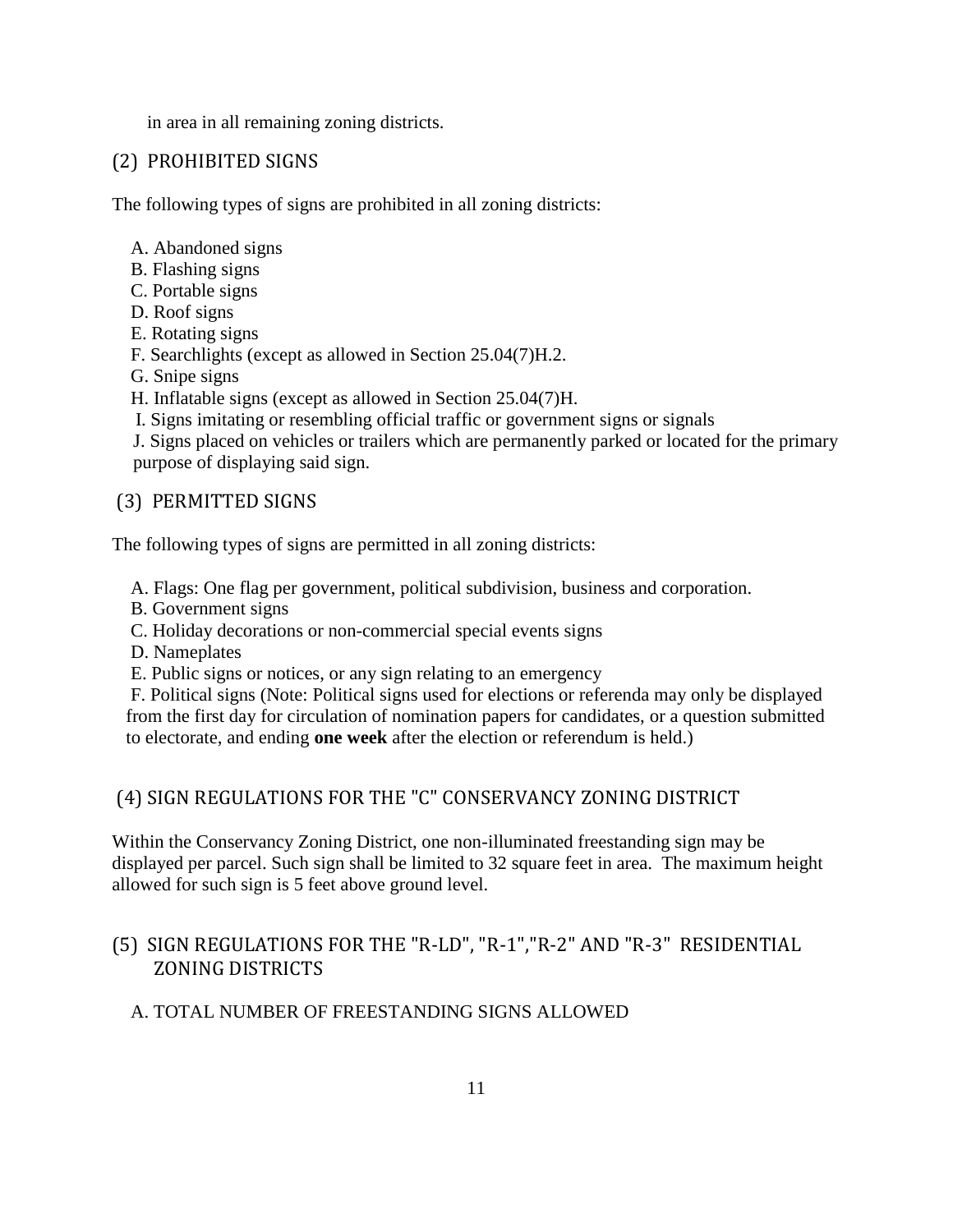Residential Uses: Either one non-illuminated freestanding or one non-illuminated wall sign may be displayed per parcel in the "R-LD" through "R-3" Residential Zoning Districts.

#### B. HEIGHT LIMITATIONS

Freestanding signs shall be limited to five feet in height.

#### C. AREA REQUIREMENTS

- 1. Wall signs shall not exceed two square feet in sign area.
- 2. Freestanding signs shall not exceed two square feet in sign area, except for construction signs, which shall not exceed 32 square feet.

#### D. SUBDIVISION IDENTIFICATION SIGN REQUIREMENTS

Subdivision identification signs may be placed within the ROW, subject to approval by Community Development Department staff. No sign shall project into an adjacent property. Signs shall not create vision obstructions.

### E. REQUIREMENTS FOR NON-RESIDENTIAL IDENTIFICATION SIGNS

- 1. One freestanding identification sign, not to exceed 20 square feet in area, is allowed for churches, schools, hospitals, sanitariums, clubs, libraries or similar public and institutional uses and one freestanding identification sign not to exceed 60 square feet in area is allowed for national and state armed services and national guard purposes. Such sign shall be for the purpose of displaying the name of the institution and its activities or services. Such sign may be illuminated, but not flashing
- 2. In addition, one wall identification sign is allowed and shall not exceed 20 square feet in area. In cases where the wall sign is located on a high school and is to be located more than 100 feet from the right of way, the Common Council may allow a wall identification sign larger than 20 square feet after consideration is given to the amount of traffic generated, the legibility requirement, the proportions of the sign and the building, and the impact to the neighboring properties. Such sign may be illuminated, but not flashing.

#### F. GARAGE AND RUMMAGE SALE SIGNS

Garage and rummage sale signs are permitted. Garage and rummage sale signs cannot be placed on government owned property (such as parks). Garage and rummage sale signs may be placed in the right-of-way, except in road center medians. Garage and rummage sale signs must be removed one day after the sale is over.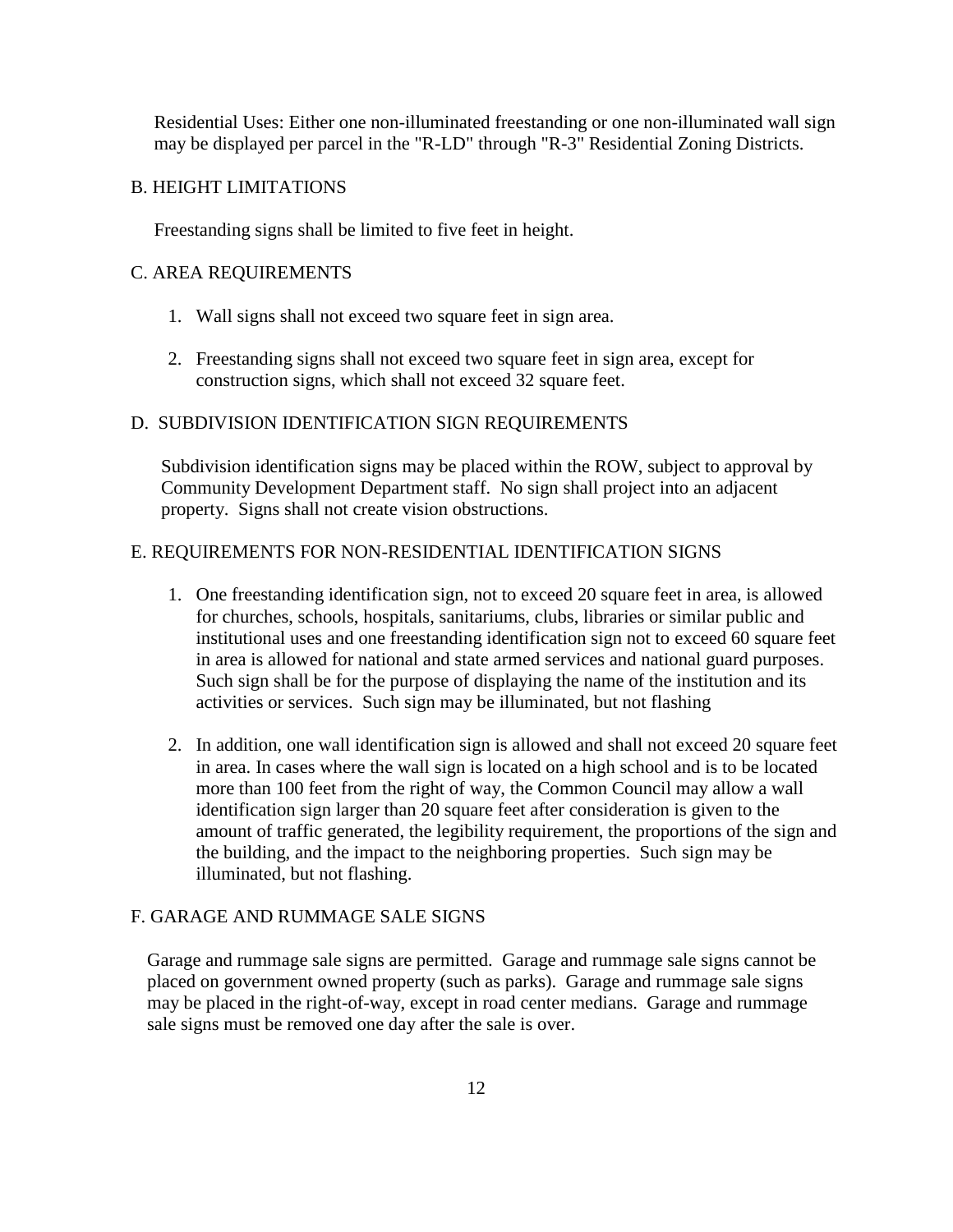# <span id="page-12-0"></span>(6) SIGN REGULATIONS FOR THE "R-4" AND "R-5" RESIDENTIAL ZONING **DISTRICTS**

## A. TOTAL NUMBER OF SIGNS ALLOWED:

#### Residential Uses:

Either one non-illuminated free-standing or one non-illuminated wall sign may be displayed per parcel in the "R-4" and "R-5" Residential Zoning Districts.

## Office, Commercial and Non-Residential Uses:

One free-standing sign is permitted on each street frontage per lot of record, as long as a minimum separation distance of 200 feet (measured along the frontage) is maintained between such signs. A freestanding sign may be a ground or pole sign and may be illuminated.

## B. HEIGHT LIMITATIONS

Freestanding signs shall be limited to eight feet in height.

## C. AREA REQUIREMENTS

- 1. Wall signs shall not exceed 32 square feet in sign area.
- 2. Freestanding signs shall not exceed 32 square feet in area.

## D. SUBDIVISION IDENTIFICATION SIGN REQUIREMENTS

Subdivision identification signs shall not exceed 32 square feet in area. Subdivision identification signs for multiple family dwelling units shall be allowed 2 square feet of sign area per dwelling unit and shall not exceed 32 square feet in area. Subdivision identification signs may be placed within the ROW, subject to approval by Community Development Department staff. Such sign shall not project into an adjacent property nor create vision obstructions.

#### E. REQUIREMENTS FOR NON-RESIDENTIAL IDENTIFICATION SIGNS

1. One free-standing identification sign, not to exceed 32 square feet in area, is allowed for churches, schools, hospitals, sanitariums, clubs, libraries or similar public and institutional uses. Such sign shall be for the purpose of displaying the name of the institution and its activities or services. Such sign may be illuminated, but not flashing.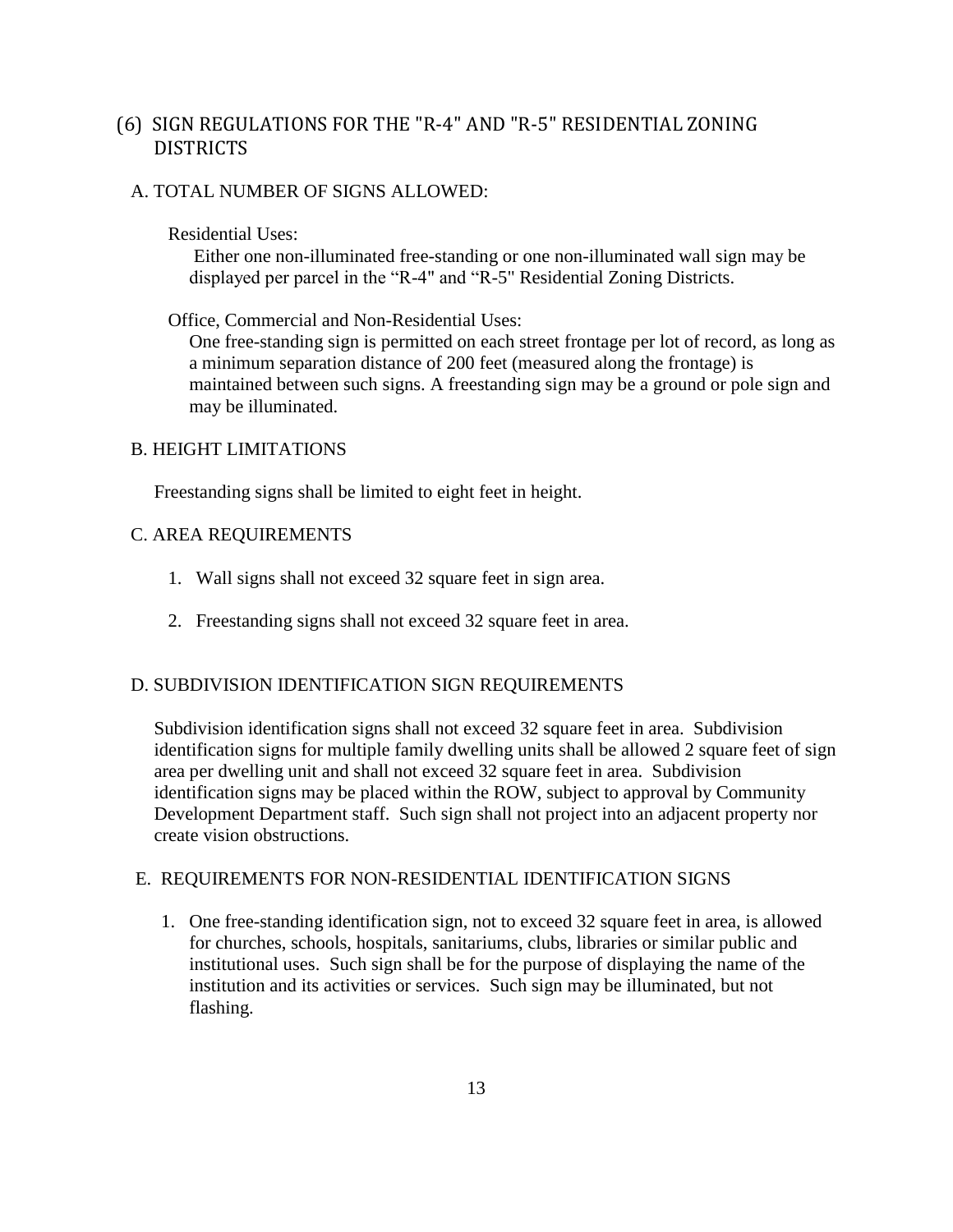- 2. In addition, one wall identification sign is allowed and shall not exceed 32 square feet in area. Such sign may be illuminated, but not flashing.
- <span id="page-13-0"></span>(7) SIGN REGULATIONS FOR THE "B-1", "B-2", "B-4" AND "B-5" COMMERCIAL AND "M-1" AND "M-2" INDUSTRIAL ZONING DISTRICTS

 (Does not include the Central Business District, which has its own sign regulations listed under Section 4.8.)

#### A. TOTAL NUMBER OF FREESTANDING SIGNS ALLOWED

One freestanding or ground sign is permitted on each street frontage per lot of record, as long as a minimum separation distance of 200 feet (measured along the frontage) is maintained between such signs. A freestanding sign may be a ground or pole sign.

## B. HEIGHT LIMITATIONS

Freestanding signs shall be limited to twenty (20) feet in height.

## C. PROJECTING SIGN REQUIREMENTS

Projecting signs are allowed when the sign is to be attached to a building that has a setback of 10 feet or less from the street right-of-way. Such projecting signs shall not overhang the right-of-way.

#### D. AREA REQUIREMENTS FOR FREESTANDING SIGNS

The table below shall be used to determine the maximum square footage allowed per freestanding sign.

| <b>ZONING DISTRICT</b>        | <b>STREET FRONTAGE</b>                                     | <b>MAXIMUM SQUARE FOOTAGE</b><br>ALLOWED*                                          |
|-------------------------------|------------------------------------------------------------|------------------------------------------------------------------------------------|
| $B-1$                         | N.A.                                                       | 50 square feet                                                                     |
| $B-2$                         | N.A.                                                       | 100 square feet                                                                    |
| $B-4$ , $B-5$ , $M-1$ , $M-2$ | $0 - 200$ feet                                             | 100 square feet                                                                    |
| $B-4$ , $B-5$ , $M-1$ , $M-2$ | 201 feet or greater                                        | 150 square feet                                                                    |
| $B-4, B-5$                    | $>300$ feet (1 street) or<br>>500 feet combined corner lot | - 2 free standing signs not<br>greater than 16' in height<br>each sign 100 sq. ft. |

\***Bonus For Ground Signs**: When a ground sign is used, the allowable square footage of the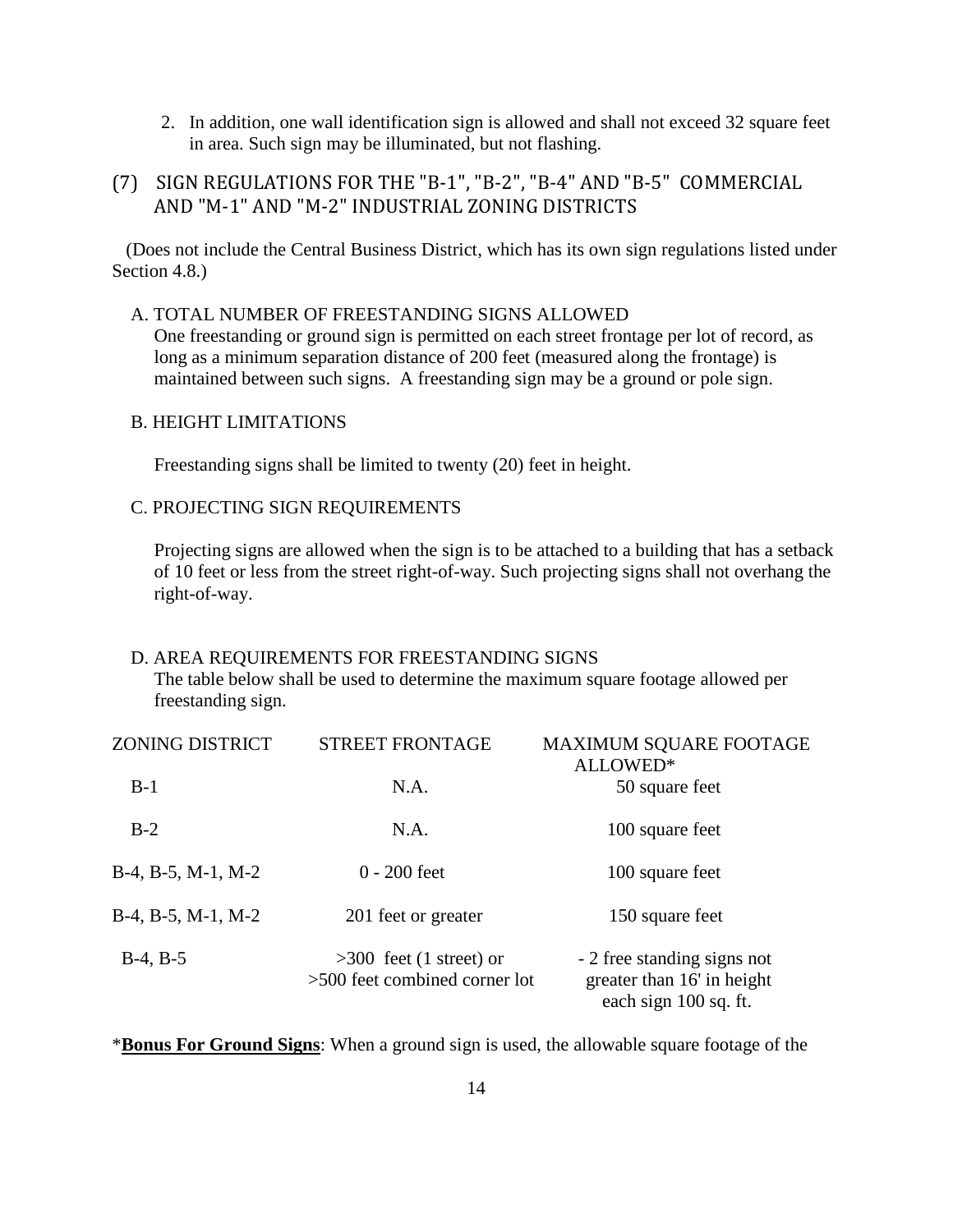ground sign may be increased by 25 square feet, or, the allowable square footage of wall signage may be increased by 50 square feet.

#### E. AREA REQUIREMENTS FOR WALL SIGNS

Wall signs shall not exceed 1 square foot or sign area per lineal foot of street frontage. The maximum area of wall signage allowed is 500 square feet.

## F. CONSTRUCTION SIGN REQUIREMENTS

Construction signs shall not exceed 32 square feet in area.

### G. SHOPPING CENTER REQUIREMENTS

- 1. In a Shopping Center, 1 freestanding multiple tenant sign may be erected on each street frontage, as long as a minimum separation distance of 200 feet (measured along the frontage) is maintained between such signs. Multiple tenant signs shall not exceed 150 square feet in sign area.
- 2. Only one wall sign, not to exceed 100 square feet, is allowed per tenant in a Shopping Center. One additional wall sign, not to exceed 100 square feet, is allowed for a tenant located on the end of the building only if the tenant has one sign per building front, the tenant advertised occupies the end or corner space, and only if the tenant has a public entrance on that end of the building. A tenant's request for more wall signs than allowed above or for a wall sign that is larger than 100 square feet shall require Plan Commission approval.
- 3. A Shopping Center may display one wall sign that is an identification sign, in addition to the allowed wall signage, provided the square footage of such sign does not exceed 100 square feet.

## H. SPECIAL PROVISIONS FOR TEMPORARY SIGNS

- 1. Only two temporary signs may be displayed on a property at any one time, except as provided in Sections 4(7)(h)2 and 4(7)(h)3 below. Festoons, inflatable signs and portable signs are not allowed as temporary signs in this instance.
- 2. When a new commercial establishment opens for business, temporary signs displayed for the purpose of informing the public that this new business is open may erect temporary signage, not to exceed 45 days. Such temporary signage may only be displayed on a parcel where a new business has opened. Banners, festoons and inflatable signs and searchlights are allowed in this instance.
- 3. Retailers' signs temporarily displayed for the purpose of informing the public of a grand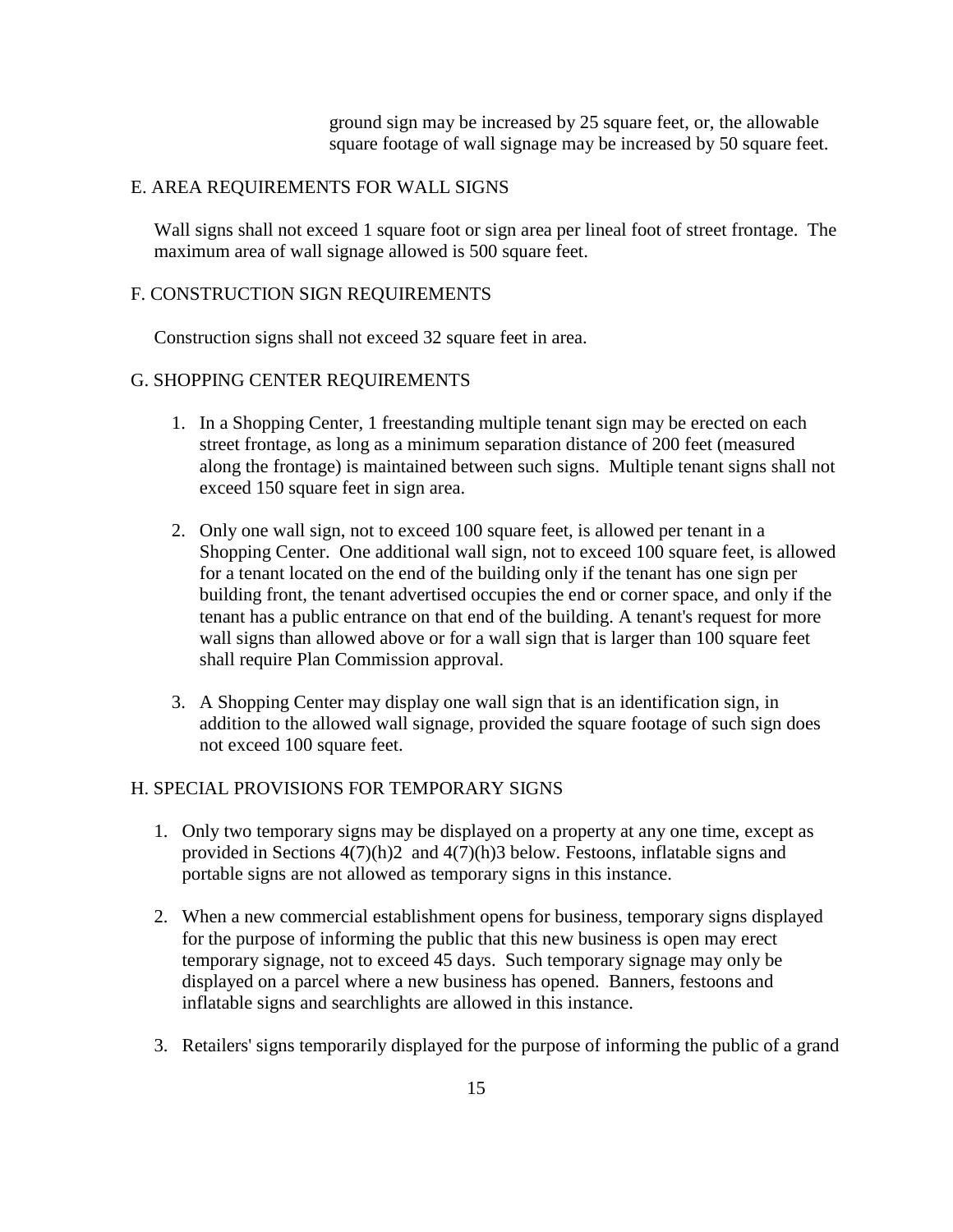opening or special commercial event may be erected four times a year, not to exceed 15 days per event and shall be removed following the event. In addition, the grand opening or special commercial event signage must directly involve an event that is to take place on the parcel on which the temporary signage is to be located. Banners, festoons and inflatable signs are allowed in this instance.

#### I. SETBACK REQUIREMENTS.

All signs shall be set back a minimum of 5 feet from the right-of-way.

#### J. WINDOW SIGNS.

Window signs are permitted.

#### K. IDENTITY SIGN.

A property owner(s) may request the Common Council approve an identity sign. An identity sign is intended to create an image for an area larger than just one development. The Plan Commission shall consider the request and make a recommendation to the Common Council. The Commission shall consider at least the following criteria in making their recommendation.

- 1. Size of development: the minimum site size shall be 75 acres.
- 2. The site may be comprised of multiple tenants with separate property owners.
- 3. The site shall be zoned Highway Commercial.
- 4. Identity: The sign may include the anchor tenant(s) but must also include an identity for the larger area. The intent is to identify an area, not be solely an off-premise sign for one business.
- 5. Height: to be determined by the Plan Commission based on context of site.
- 6. Size: to be determined by the Plan Commission based on context of site.

# <span id="page-15-0"></span>(8) SIGN REGULATIONS FOR THE "B-3" CENTRAL BUSINESS ZONING DISTRICT

## A. PERMITTED SIGNS

The following signs are permitted in the "B-3" Central Business Zoning District:

- 1. Primary sign (the most prominent sign on a facade and/or property)
- 2. Secondary sign (any sign on a facade and/or property, other than the primary sign.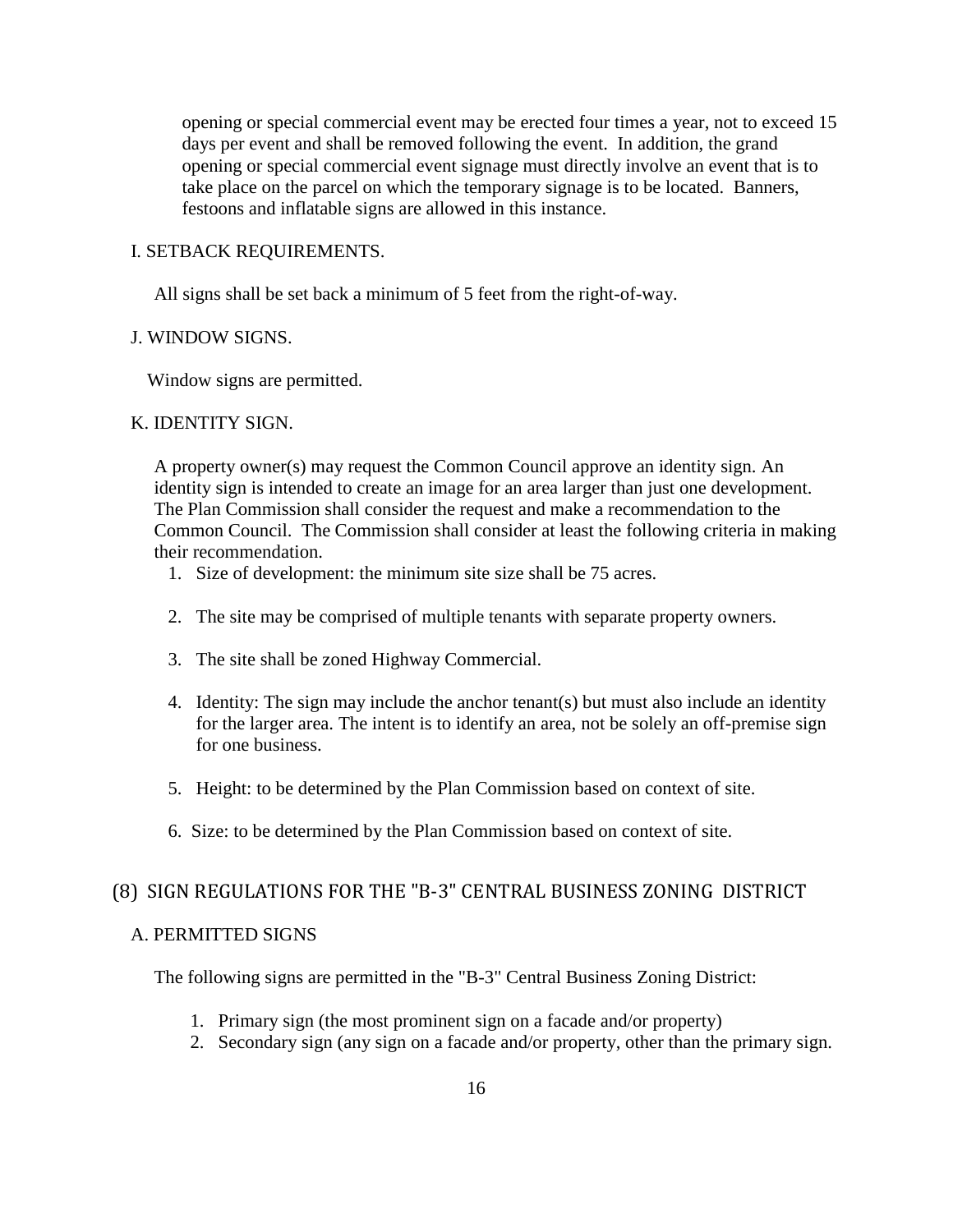Sign size shall be limited to 50% of the total allowed sign area.)

- 3. Wall signs
- 4. Projecting signs
- 5. Freestanding signs (only allowed for businesses that are accessible by automobile and provide on-site parking, directly accessible to the business advertised)
- 6. Canopy signs
- 7. Identification signs
- 8. Marquee signs
- 9. Manual changeable copy signs
- 10. Sidewalk signs
- 11. Temporary signs
- 12. Window signs

#### B. PROHIBITED SIGNS

Off-premise signs are prohibited in the "B-3" Central Business Zoning District.

#### C. SIGN AND GRAPHIC REQUIREMENTS

One externally mounted primary sign per ground floor tenant or storefront entrance shall be allowed. All other signs shall be considered secondary signs. All primary and/or secondary signs shall be located within the signable area as described in Appendix A. Advertisement of brand names (superfluous information) shall be limited to 25 percent of the total allowed area of the sign and must be incorporated into the overall sign design. Window and awning signs for second story tenants shall be considered separately.

#### D. REQUIREMENTS FOR WALL SIGNS

Wall signs shall meet the following requirements:

- 1. Wall signs shall be located in the "signable" wall area of a facade. The "signable" area is defined as the continuous portion of a building facade, unbroken by doors or windows, below the sill line of the second story and above the storefront transoms (see Appendix A).
- 2. Signable areas shall not exceed 10 percent of the total facade area (height by width).
- 3. Graphics within the signable area shall be limited to 40 percent of the total signable area, where that facade faces commercial land uses and 30 percent of the total signable area where the facade faces residential land uses.
- 4. The signable area may be divided to accommodate additional businesses in buildings that contain two or more businesses. All signage should be coordinated in terms of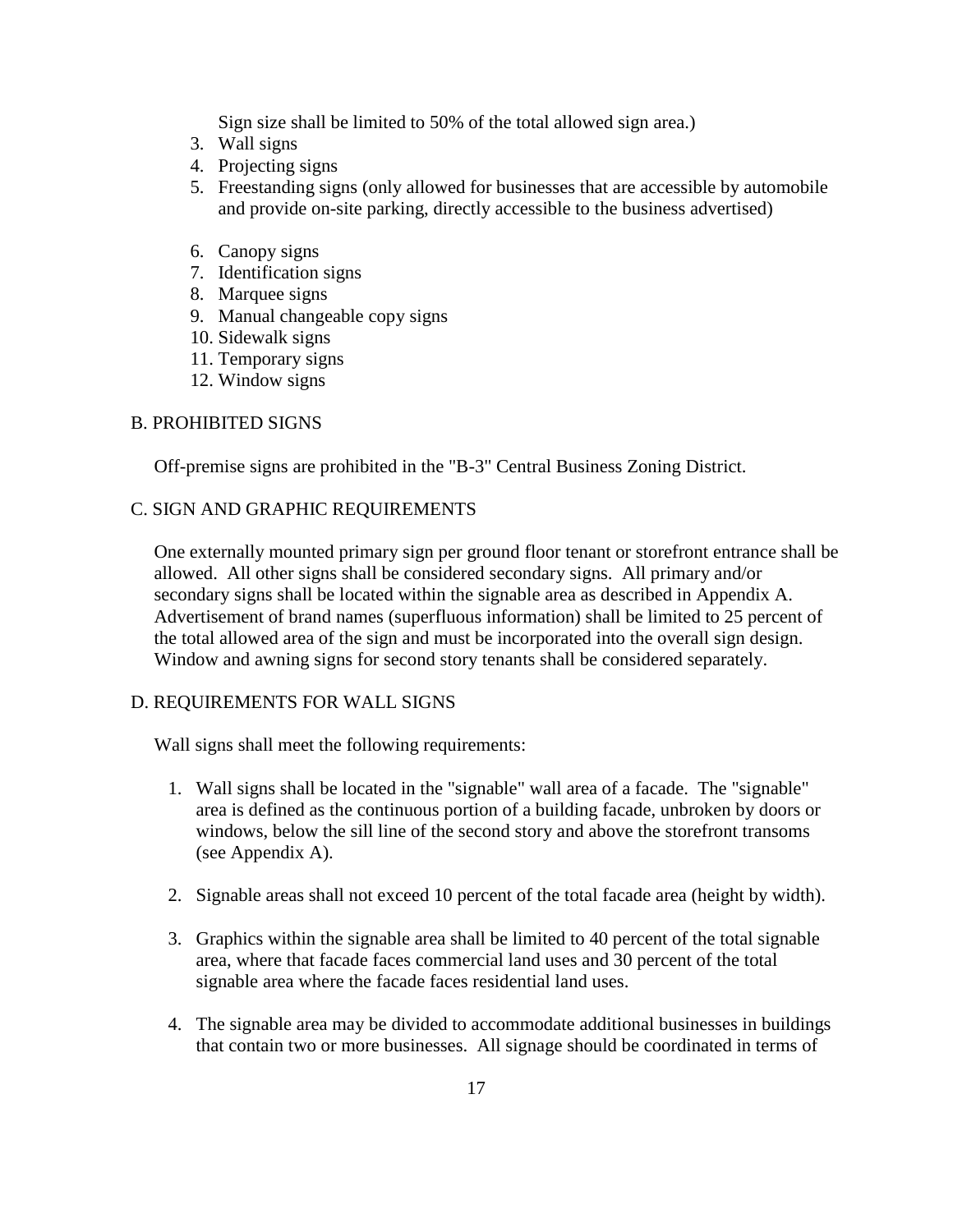color and materials.

- 5. Identification signs (business directories) for upper story tenants shall not exceed 8 square feet in total area. Exceptions may be made based on overall design concept.
- 6. Signs and graphics shall not physically harm the architectural character of the building they are attached to.
- 7. The Zoning Administrator shall have the authority to approve signs outside of the signable area where architectural features or other building details remain visible. The Zoning Administrator cannot permit a second sign on a building where a tenant already has a sign within the signable area or a sign outside of the signable area in lieu of a sign within the signable area.

#### E. REQUIREMENTS FOR PROJECTING SIGNS (EXCEPT THEATER MARQUEES)

Projecting signs shall meet the following requirements:

- 1. Projecting signs shall not exceed 16 square feet in sign area. When located adjacent to residential areas, projecting signs shall not exceed 8 square feet in sign area.
- 2. Projecting signs must maintain a minimum clearance between the bottom of the sign and the finished grade of 8.5 feet.
- 3. Projecting signs may extend to a point not more than 2 feet in from the face of the curb, or 5 feet from the building, whichever is less.
- 4. Projecting signs shall maintain a  $90^\circ$  angle from building wall unless located at a street corner.
- 5. No part of a projecting sign shall extend above a second story window sill line.

## F. REQUIREMENTS FOR FREESTANDING SIGNS

Freestanding signs shall meet the following requirements:

- 1. Freestanding signs shall be limited to 20 feet in height, or 12 feet in height when adjacent to residential areas.
- 2. Freestanding signs shall not exceed 32 square feet in sign area, or 16 square feet in sign area when adjacent to, or across the street from, residential zones.
- 3. The sign base shall be equal in size to the total square footage of the sign face, but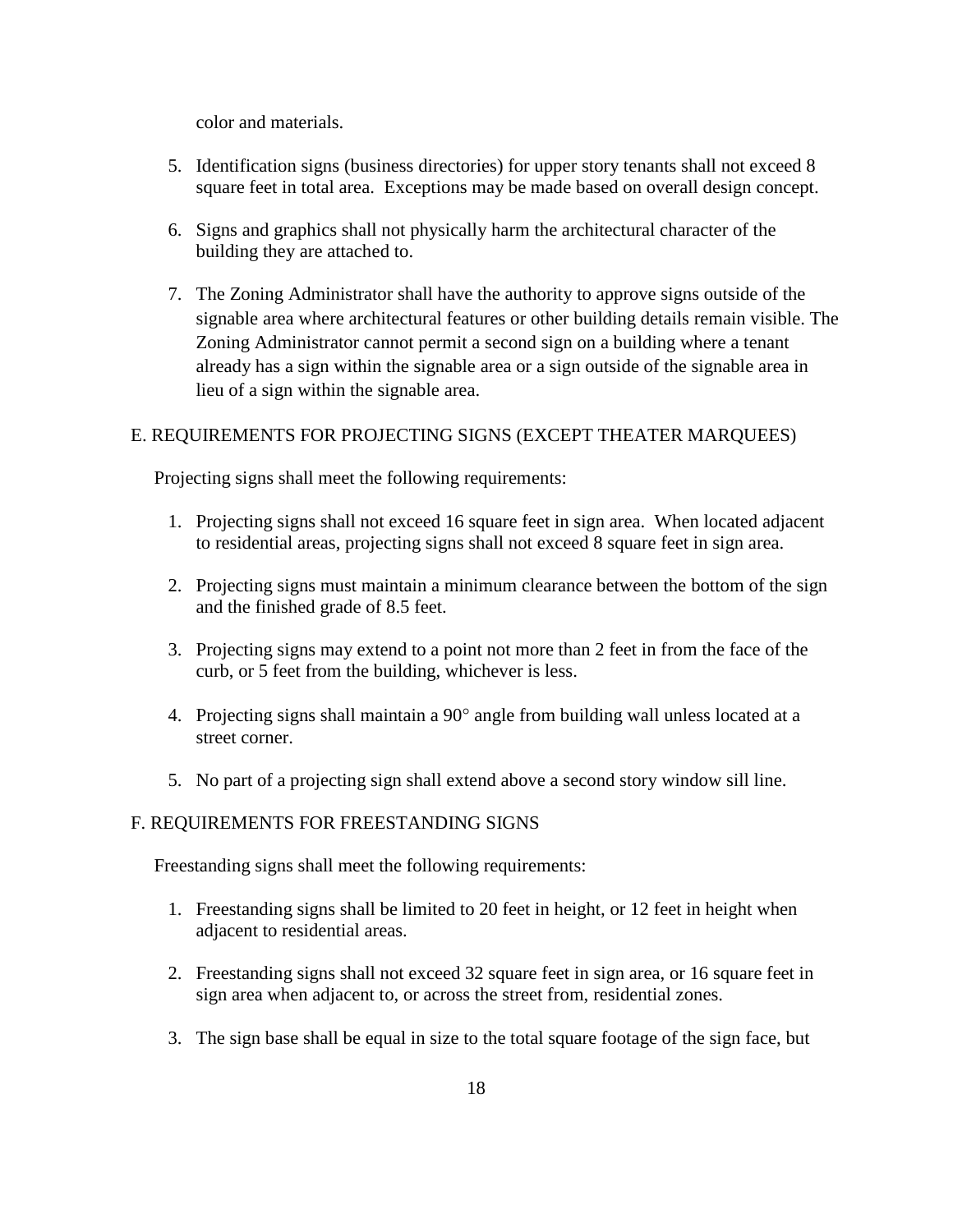must be at least 4 square feet in area. The sign base shall include plant materials and/or other permanent construction materials such as brick, stone, timbers, etc.

#### G. REQUIREMENTS FOR CANOPIES

Canopies shall meet the following requirements:

- 1. The maximum graphic coverage of canopies may not exceed the area allowed for wall signs (Section 4.8 D), or 25 percent of the total canopy area, whichever is less.
- 2. Graphics displayed on canopy end panels shall not exceed 16 square feet, or 8 square feet when adjacent to residential areas. End panel graphics shall not extend further than 5 feet from the face of the building.
- 3. The use of logos is encouraged and shall be reviewed on a case-by-case basis.
- 4. Only the signable area of canopies may be internally illuminated, the remainder of the canopy shall be opaque. Lighting shall comply with the regulations of Section 4(8)M.
- 5. Awnings with triangular (straight) cross-sections are historically appropriate and recommended. Semi-circular (barrel type) cross sections shall be considered on a case-by-case basis.
- 6. Canopies must maintain a minimum clearance between the bottom of the canopy and the finished grade of 8.5 feet.
- 7. Canopies shall project a minimum of 3.5 feet to provide pedestrians protection from the elements.
- 8. Canopies may extend to a point not more than 2 feet in from the face of the curb, or 7 feet from the building, whichever is less.
- 9. Canopies must be constructed of fire resistant materials.
- 10. Vertical supports are not allowed in the public right-of-way.

## H. REQUIREMENTS FOR MARQUEES

Marquees shall be reviewed on a case-by-case basis.

#### I. REQUIREMENTS FOR WINDOW GRAPHICS

Window graphics are subject to the following requirements: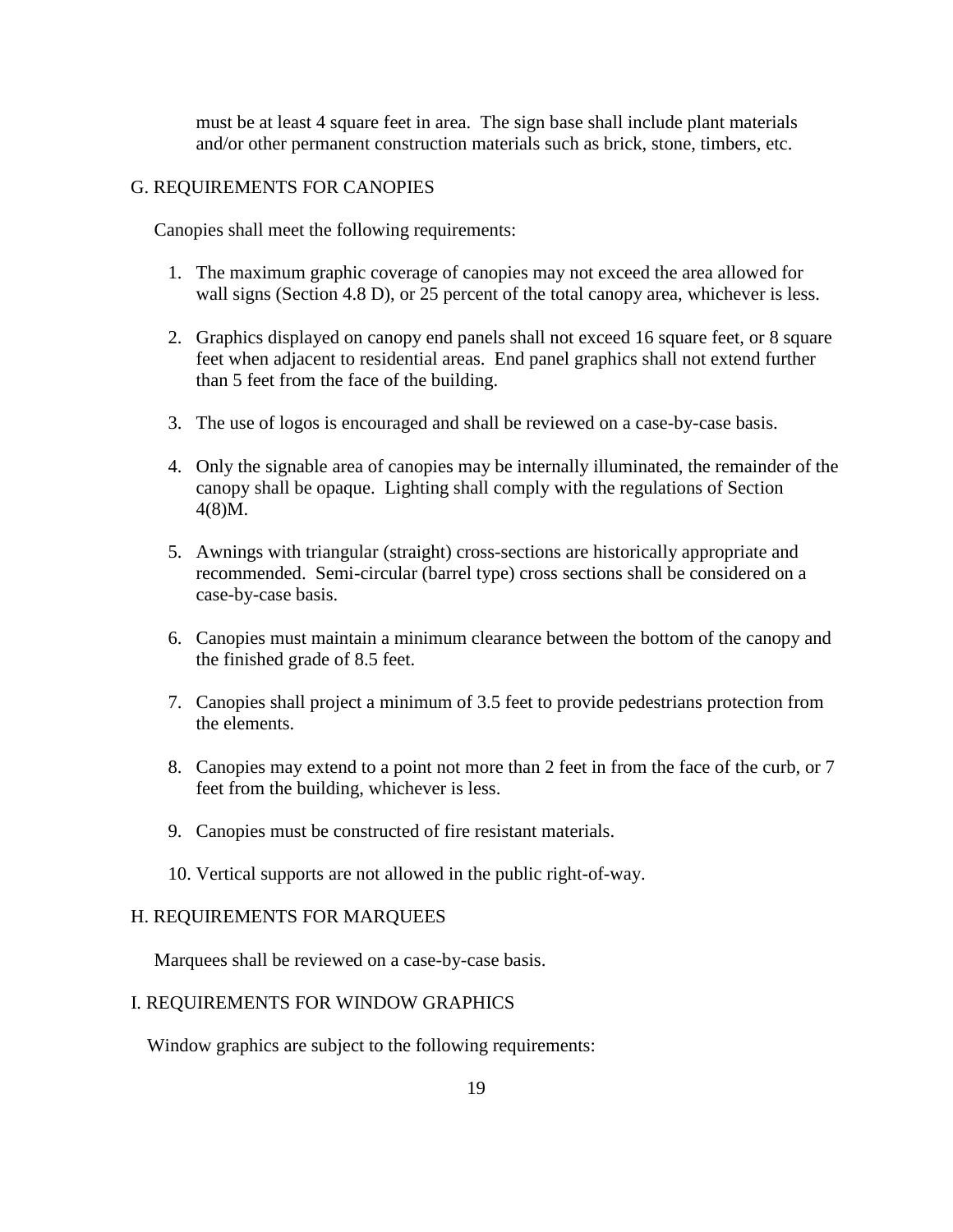- 1. Window graphics shall not exceed 25 percent of the total window area.
- 2. Window graphics must not become unsightly or illegible. Chipped or peeling areas must be removed, repaired or replaced.

### J. REQUIREMENTS FOR SIDEWALK SIGNS

Sidewalk signs are subject to the following requirements:

- 1. One sidewalk sign is allowed per business location.
- 2. Sidewalk signs may not exceed 6 square feet in area, may not take up more than one-quarter of the width of any sidewalk area and must be made of weatherproof materials.
- 3. Sidewalk signs may only be in place during normal working hours of the business it is advertising and must be removed when the business closes.
- 4. Sidewalk signs that become faded, stained, or otherwise unsightly shall be removed.
- 5. Sidewalk signs are exempt from base planting requirements.
- 6. Sidewalk signs may not be lighted or electrified.

## K. REQUIREMENTS FOR ACCESSORY SIGNS

- 1. The sign area of readerboards shall be counted toward the total allowable sign area and shall not exceed 25 percent of the total sign area allowed.
- 2. Readerboard letters shall be limited to 6 inches in height.
- 3. Identification signs (directories) shall not exceed 8 square feet in area and shall count toward the total allowable sign area.

## L. REQUIREMENTS FOR TEMPORARY SIGNS AND GRAPHICS

Temporary signs and graphics are subject to the following requirements:

- 1. Temporary signs and graphics are subject to the design standards of permanent signs, except where noted.
- 2. Temporary signs and graphics may only be in place during the time period of the condition or event it is advertising or a 3 week period, whichever is less.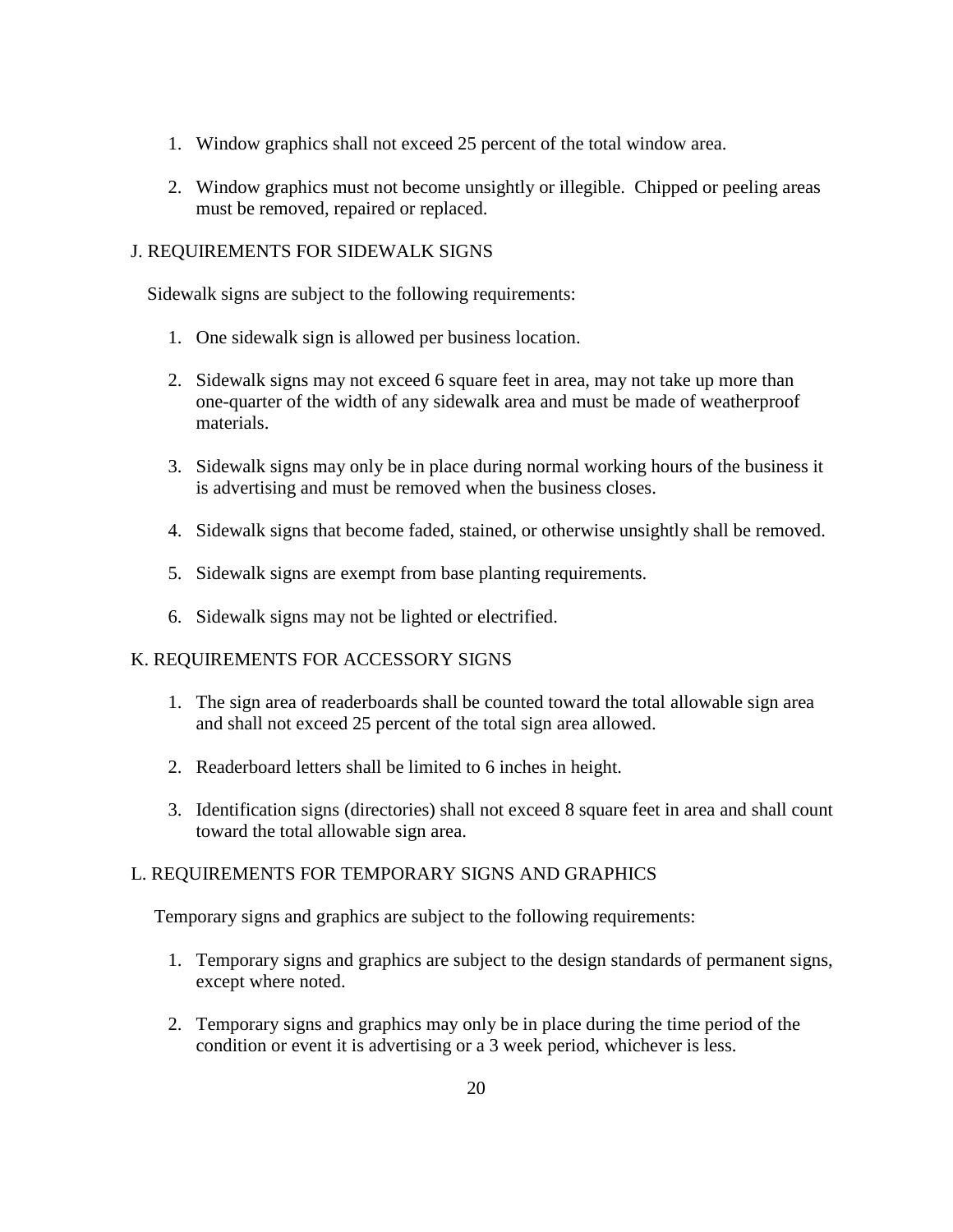- 3. Temporary signs and graphics that become faded, stained, or otherwise unsightly shall be removed or replaced, if the condition or event it is advertising has not ended or passed.
- 4. Temporary signs and graphics must be made of weatherproof materials.
- 5. Temporary signs and graphics are exempt from base planting requirements.
- 6. Temporary signs and graphics may not be lighted or electrified.
- 7. One temporary sign is allowed per business location.
- 8. Temporary signs shall not be permitted above the first story of a facade.

### M. LIGHTING REQUIREMENTS

Signs utilizing lighting shall adhere to the following requirements:

- 1. Light sources shall not be visible from the street.
- 2. Light sources shall be shielded to eliminate glare.
- 3. Mounting hardware should be either painted or anodized with a finish, in character with the building.

# <span id="page-20-0"></span>(9) SIGN REGULATIONS FOR THE "PD" PLANNED DEVELOPMENT AND "U-1" UNIVERSITY FACILITIES ZONING DISTRICTS

All signs in the "PD" and "U-1" Zoning Districts shall be reviewed as part of the total development proposal. Sign proposals shall be reviewed for conformity with Section 4 of this Ordinance. All signs must be erected as approved in regard to gross area, height, location, type, etc.

## <span id="page-20-1"></span>**25.05 PERMITS REQUIRED**

1. Unless otherwise provided by this Ordinance, all signs shall require a permit and payment of fees as described below. No permit is required for the maintenance of a sign or for a change of copy on changeable copy signs. No sign shall be erected, displayed, altered or enlarged until an application has been filed, and until a permit for such action has been issued. Permits shall be issued only if the Zoning Administrator determines the sign complies or will comply with all applicable provisions of this Ordinance.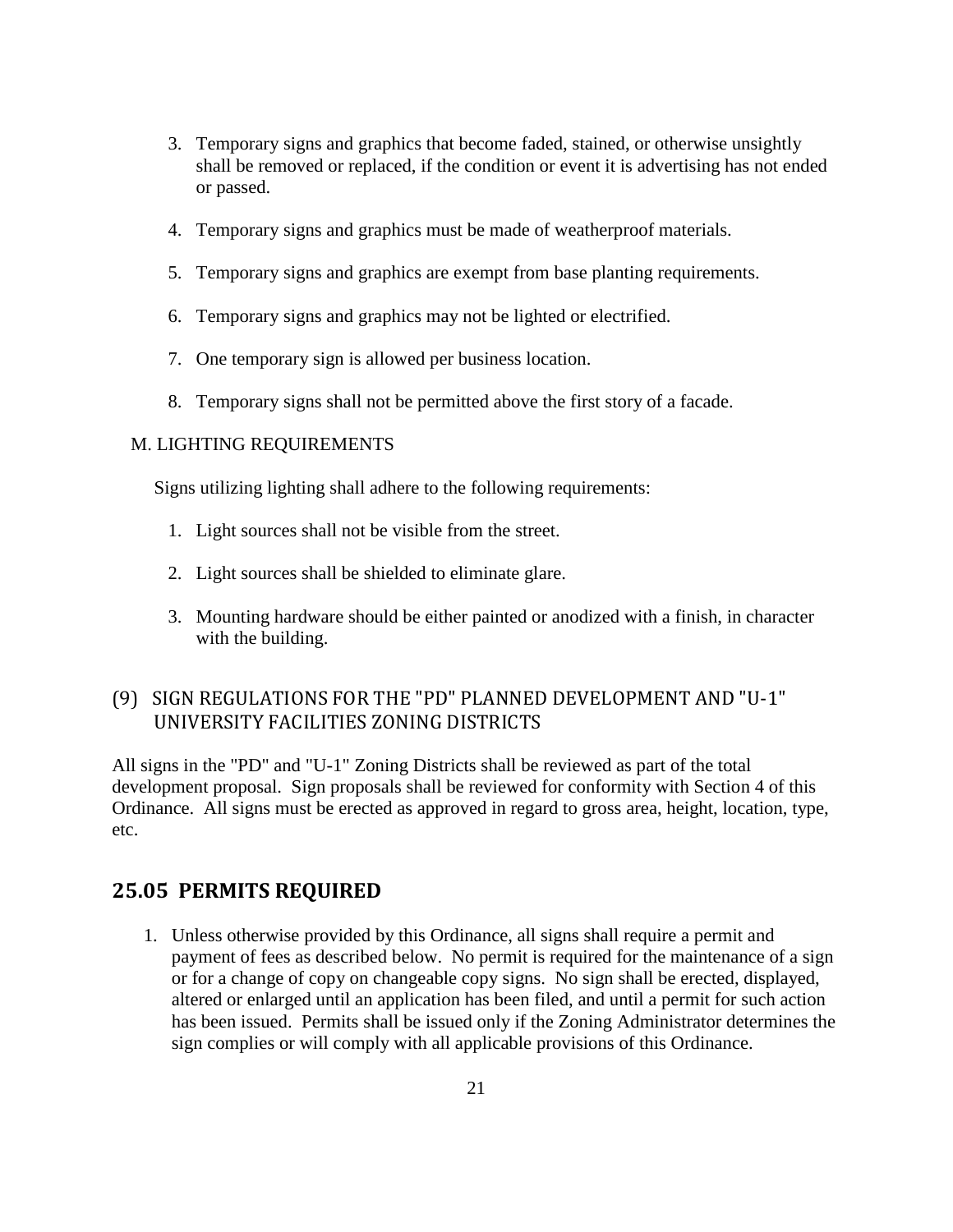Application for a permit for the erection, alteration, or relocation of a sign shall be made to the Zoning Administrator upon a form provided by the City of Stevens Point and shall include the following information:

- A. Name, address and phone number of the owner of the sign.
- B. Street address or location of the property on which the sign is to be located, along with the name, address and phone number of the property owner.
- C. The type of sign or sign structure as defined in this ordinance.
- D. A site plan showing the proposed location of the sign along with the locations and square footage areas of all existing or proposed signs on the same premises. Nearby signs located on adjacent property shall also be shown on the site plan.
- E. Clear and legible specifications and scale drawings showing the materials, design, dimensions, structural supports, and electrical components of the proposed sign.
- F. Certificate of insurance as per Section 5(9).
- G. Such other information as the Zoning Administrator may require to show full compliance with this and all other applicable laws and ordinances of the City of Stevens Point.
- H. Signature of the applicant.
- 2. All applications for permits filed with the Zoning Administrator shall be accompanied by a payment of the initial permit fee for each sign according to the following schedule: \$4 per \$1,000 valuation of the sign, \$10 minimum.

# <span id="page-21-0"></span>**25.06 SIGNS NOT REQUIRING PERMITS**

The following types of signs are exempt from permit requirements, but must be in conformance with all other requirements of this Ordinance:

- 1. Constructions signs
- 2. Directional/Informational signs
- 3. Holiday decorations or non-commercial special events
- 4. Incidental signs
- 5. Nameplates
- 6. Public signs or notices, or any sign relating to an emergency
- 7. Political signs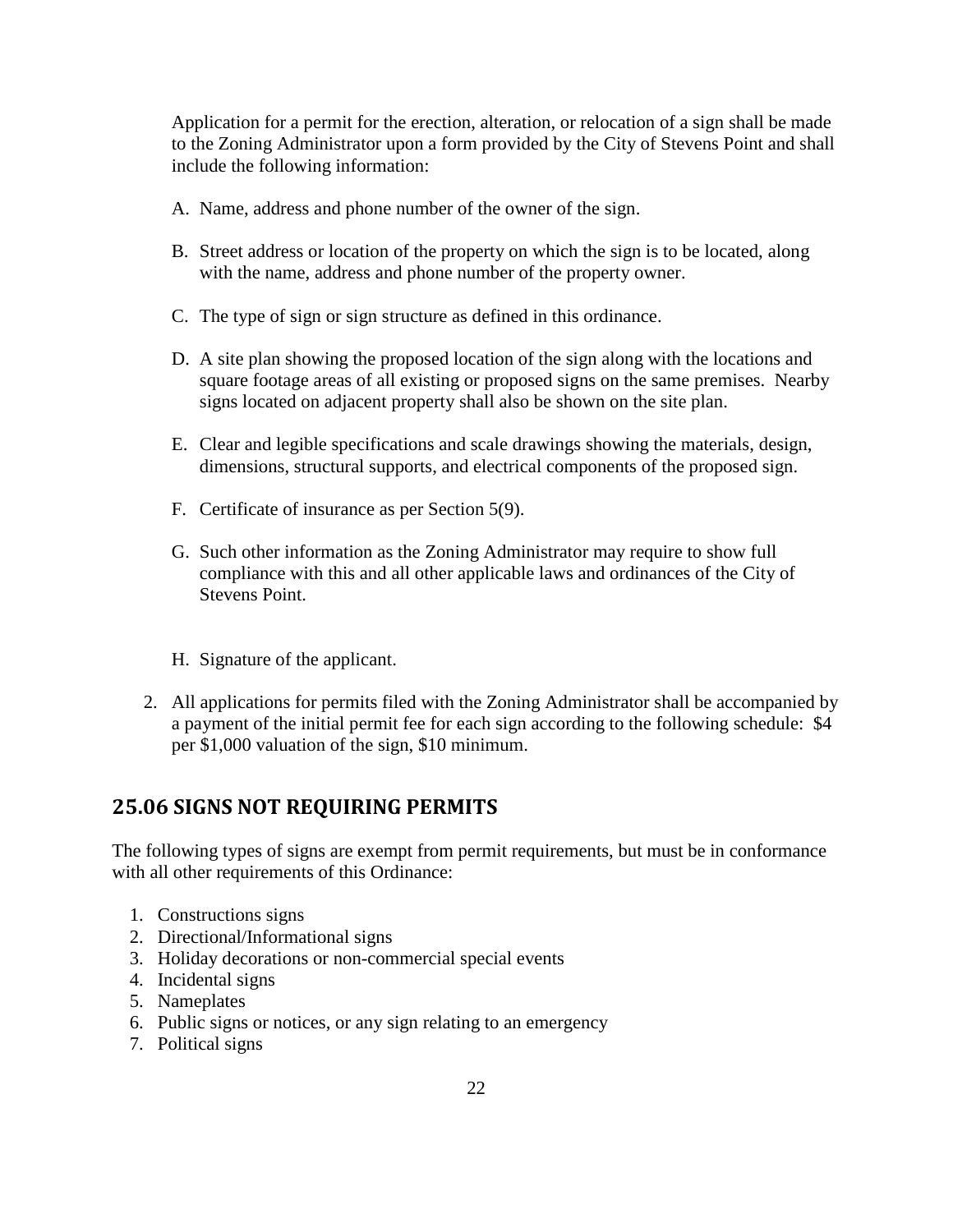- 8. Real estate signs
- 9. Temporary signs that are used for business openings, grand openings or special commercial events
- <span id="page-22-0"></span>10. Window signs

# **25.07 PERMIT PROCEDURES FOR TEMPORARY SIGNS**

A temporary sign permit, no fee required, shall be obtained prior to the erection or construction of temporary signage used for business openings, grand openings or special commercial events. The applicant shall submit information as to the type, size height and location of all proposed temporary signage. Each event shall require a separate temporary sign permit.

# <span id="page-22-1"></span>**25.08 INDEMNIFICATION**

All persons involved in the maintenance, installation, alteration, or relocation of any sign shall agree to hold harmless and indemnify the City of Stevens Point, its officers, agents, and employees against any and all claims of negligence resulting from such work insofar as this Ordinance has not specifically directed the placement of a sign.

# <span id="page-22-2"></span>**25.09 INSURANCE**

Every sign contractor shall maintain all required insurance and shall file with the City a satisfactory certificate of insurance to indemnify the City against any form of liability to a minimum of \$300,000 (per occurrence and aggregate with regard to bodily injury and property damage).

# <span id="page-22-3"></span>**25.10 REMOVAL AND DISPOSITION OF SIGNS**

## <span id="page-22-4"></span>(1) MAINTENANCE AND REPAIR OF SIGNS

Every sign, including those signs for which permits are required, shall be maintained in a safe, presentable and good structural condition at all times, including replacement of defective parts, painting, repainting, cleaning, replacement of defective parts and other acts required for maintenance of said sign. The Zoning Administrator shall require compliance with all standards of this Ordinance and shall have the right to order the repair or removal of any sign which is defective, damaged, or substantially deteriorated.

## <span id="page-22-5"></span>(2) ABANDONED SIGNS

All abandoned signs shall be removed within 6 months by the owner or lessee of the premises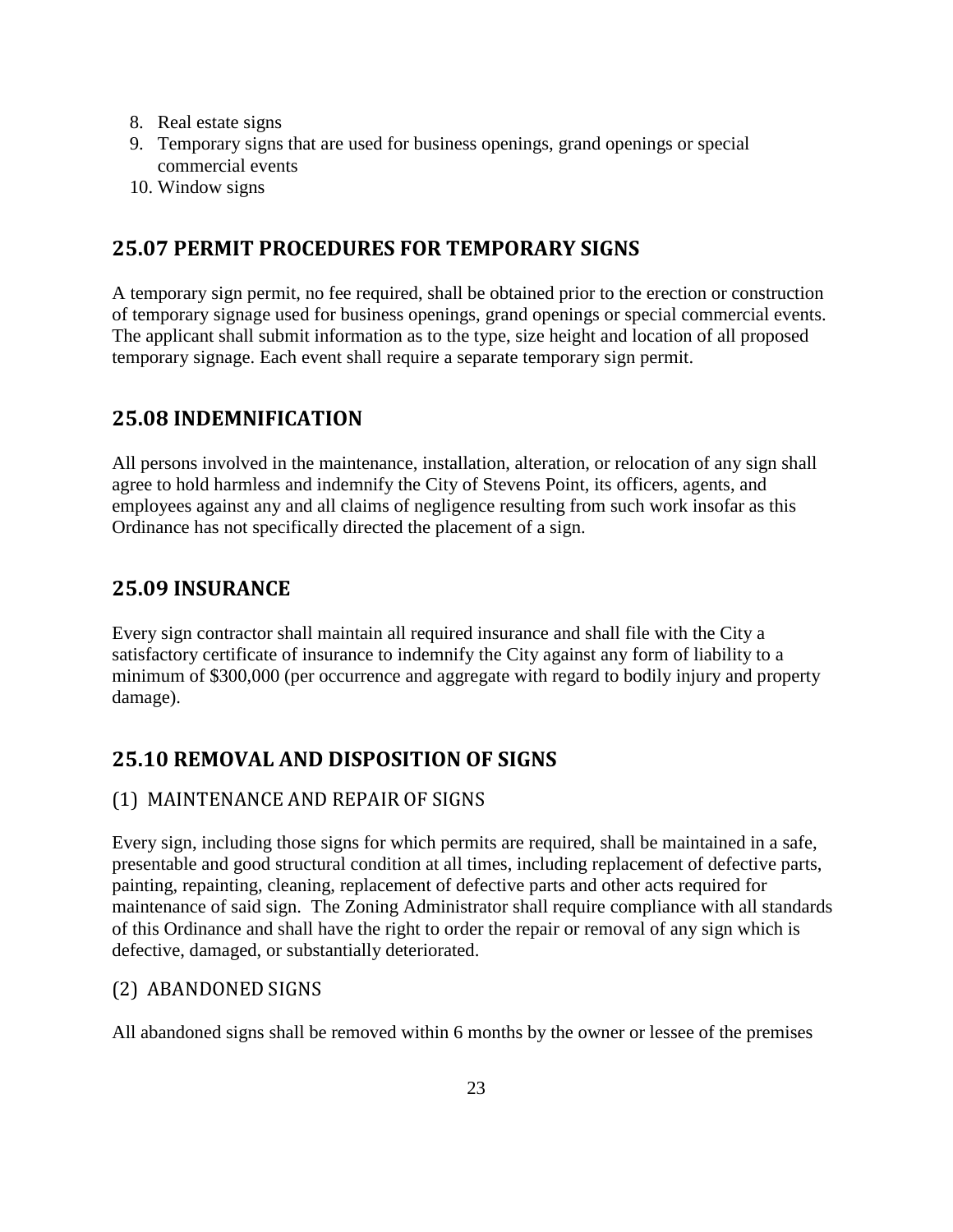upon which an on-premise sign is located when the business it advertises is no longer conducted. If the owner or lessee fails to remove the sign(s), the Zoning Administrator shall give the owner or lessee 30 days written notice to remove said sign(s). Upon failure to comply with this notice, the City of Stevens Point may cause removal to be executed, the expenses of which will be assessed to the tax roll of the property on which the abandoned sign is located.

# <span id="page-23-0"></span>(3) DETERIORATED OR DILAPIDATED SIGNS

The Zoning Administrator shall cause to be removed any deteriorated or dilapidated signs under the provisions of Wisconsin Statute 66.05.

# <span id="page-23-1"></span> $(4)$

The Zoning Administrator may declare any sign unlawful if it endangers public safety by reasons of inadequate maintenance, dilapidation or abandonment. Any such declaration shall be in writing and shall state the reasons of the Zoning Administrator as to why any sign owned, kept displayed or maintained by any person within the City is in violation of this Ordinance.

# <span id="page-23-2"></span>**25.11 CODE ADMINISTRATOR**

It shall be the duty of the City of Stevens Point Zoning Administrator or agent to enforce provisions of this Ordinance.

# <span id="page-23-3"></span>**25.12 NONCONFORMING SIGNS**

# <span id="page-23-4"></span>(1) SIGNS ELIGIBLE FOR CHARACTERIZATION AS LEGAL NONCONFORMING SIGNS

Any sign located within the City of Stevens Point Corporate Limits as of the date of adoption of this Ordinance, or located within an area annexed to the City of Stevens Point hereafter, which does not conform with the provisions of this Ordinance is eligible for characterization as a legal nonconforming sign and is permitted, providing it also meets the following requirements:

- A. The sign is covered by a proper sign permit prior to the date of adoption of this Ordinance.
- B. If no permit was required under applicable law for the sign in question and the sign was, in all respects, in compliance with applicable law on the date of adoption of the Ordinance.
- C. The sign is not a portable sign.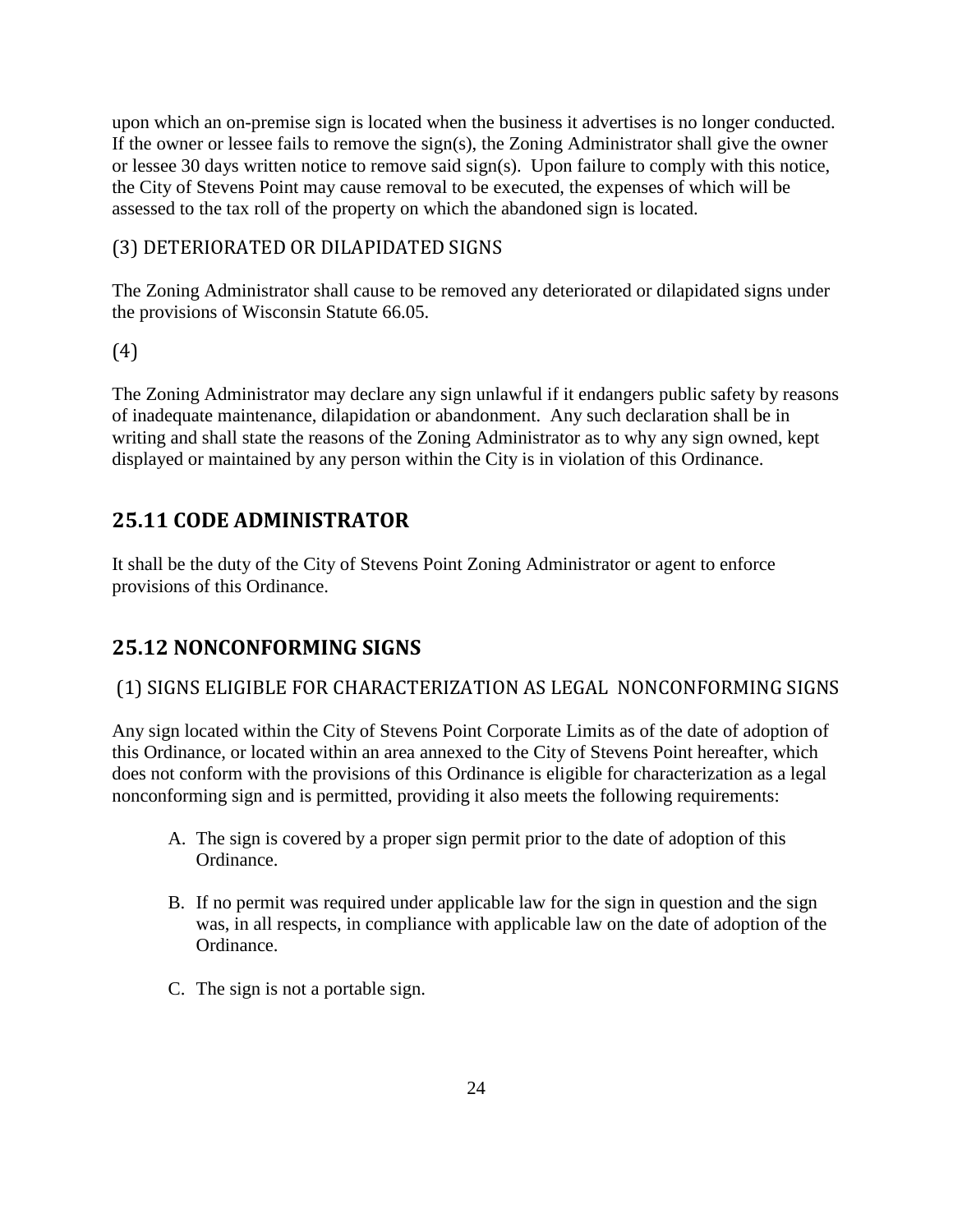## <span id="page-24-0"></span>(2) LOSS OF LEGAL NONCONFORMING STATUS

A sign loses its legal nonconforming status if one or more of the following occur:

- A. The nonconforming sign is relocated.
- B. The sign is structurally altered in any way which makes or tends to make the sign less compliant with the requirements of this Ordinance than it was before alteration, except for normal maintenance or repair.
- C. The sign is damaged to such an extent that the cost to repair or reconstruct said sign exceeds fifty percent (50%) of the value of the sign.
- D. The sign (except for copy of a changeable copy sign) is replaced and such replacement results in an improvement of more than 50% of the actual value of the sign at the date of the commencement of the improvement. For purposes of this Section, replacement shall mean the alteration, addition or improvement to a sign, its structure and/or bracing, but shall not include the value of any building or other permanent improvement to which the sign may be attached.
- E. The sign fails to conform to the Ordinance regarding maintenance and repair, abandonment or dangerous or defective signs.
- F. On the date of occurrence of any of the above, the sign shall be brought into compliance with this Ordinance and a new permit secured within 60 days, or it shall be removed.
- G. Portable signs shall lose their legal nonconforming status five years after the Sign Ordinance is adopted by the City of Stevens Point Common Council. All portable signs shall be removed no later than December 31, 2000.
- H. Temporary signs shall lose their legal nonconforming status 30 days after the Sign Ordinance is adopted by the City of Stevens Point Common Council. All nonconforming temporary signs shall be removed no later than 60 days after adoption of the Sign Ordinance by the Common Council.
- I. A sign whose sole nonconformity involves setback from the right-of-way shall be considered a legal conforming sign and shall not be identified as a legal nonconforming sign, however such sign may not overhang the right-of-way nor create a vision obstruction.
- J. No existing freestanding sign shall be required to be moved, if moving said sign would result in the loss of parking spaces required by the City's Zoning Ordinance.

## <span id="page-24-1"></span>(3) LEGAL NONCONFORMING SIGN MAINTENANCE AND REPAIR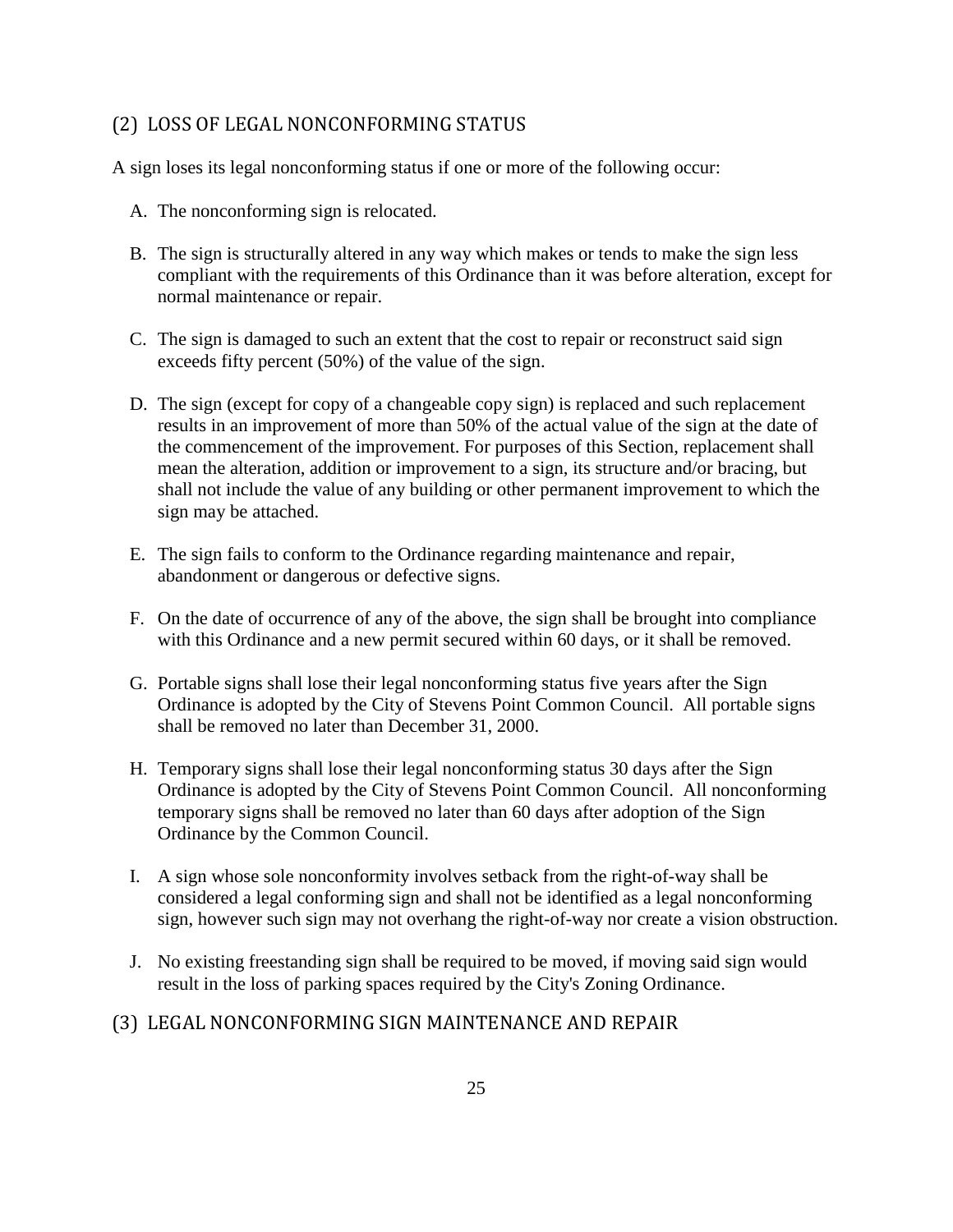Nothing in this Ordinance shall relieve the owner or user of a legal nonconforming sign or the owner of the property on which the sign is located from the provisions of this Ordinance regarding safety, maintenance and repair of signs, provided however, that any repainting, clearing and other normal maintenance or repair of the sign or sign structure shall not modify the sign structure in any way which makes it lose its legal nonconforming status as outlined in Section 12(2).

## <span id="page-25-0"></span>(4) INVENTORY OF LEGAL NONCONFORMING SIGNS

<span id="page-25-1"></span>In January of each third year after adoption of this Ordinance, the Community Development Department shall prepare a list of legal nonconforming signs for review by the Plan Commission.

## **25.13 VIOLATIONS AND PENALTIES**

It shall be unlawful to construct or use any land, engage in any development activity or construct or use any structure or land in violation of any of the provisions of the Sign Ordinance, or otherwise neglect, refuse or fail to comply with any of the Sign Ordinance requirements. Any person who violates or fails to comply with any of the provisions of this Ordinance shall, upon conviction thereof, be subject to the penalties set forth in the City of Stevens Point Zoning Ordinance and, in addition, shall pay all costs and expenses, including actual reasonable attorney and other fees involved in the case. Each day a violation exists or continues shall constitute a separate offense. The penalties set forth in the City of Stevens Point Zoning Ordinance are adopted and incorporated herein by reference.

# <span id="page-25-2"></span>**25.14 APPEALS**

In obtaining a permit, the applicant may submit an appeal to the Common Council for a variance from certain requirements of this Ordinance. The Plan Commission shall provide a recommendation to the Common Council when a variance is requested. A variance may be granted by the Common Council where the literal application of the Ordinance would create a substantial hardship for the sign user and the following criteria are met:

- 1. A literal application of the Ordinance would result in a demonstrated practical difficulty or unnecessary hardship to the property.
- 2. The granting of the requested variance would not be materially detrimental to the property owners in the vicinity.
- 3. Hardship caused the sign user under a literal interpretation of the Ordinance is due to conditions unique to that property and does not apply generally to the City.